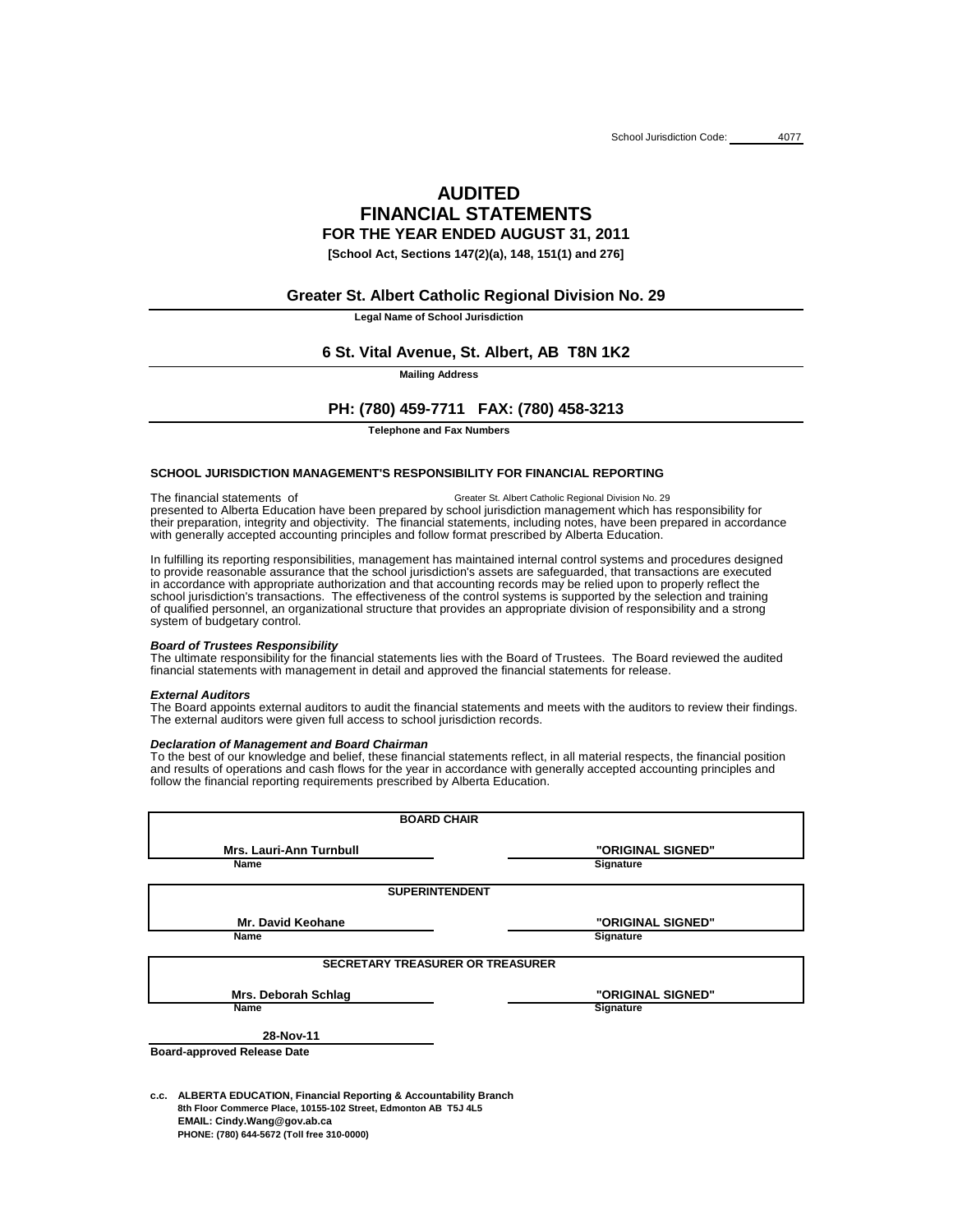|                                           | Page           |
|-------------------------------------------|----------------|
| <b>AUDITOR'S REPORT</b>                   | $\mathbf{3}$   |
|                                           |                |
| <b>STATEMENT OF FINANCIAL POSITION</b>    | 4              |
|                                           |                |
| <b>STATEMENT OF REVENUES AND EXPENSES</b> | 5              |
|                                           |                |
| <b>STATEMENT OF CASH FLOWS</b>            | 6              |
|                                           |                |
| <b>STATEMENT OF CHANGES IN NET ASSETS</b> | $\overline{7}$ |
|                                           |                |
| <b>STATEMENT OF CAPITAL ALLOCATIONS</b>   | 8              |
|                                           |                |
| <b>NOTES TO THE FINANCIAL STATEMENTS</b>  | 9              |

# **TABLE OF CONTENTS**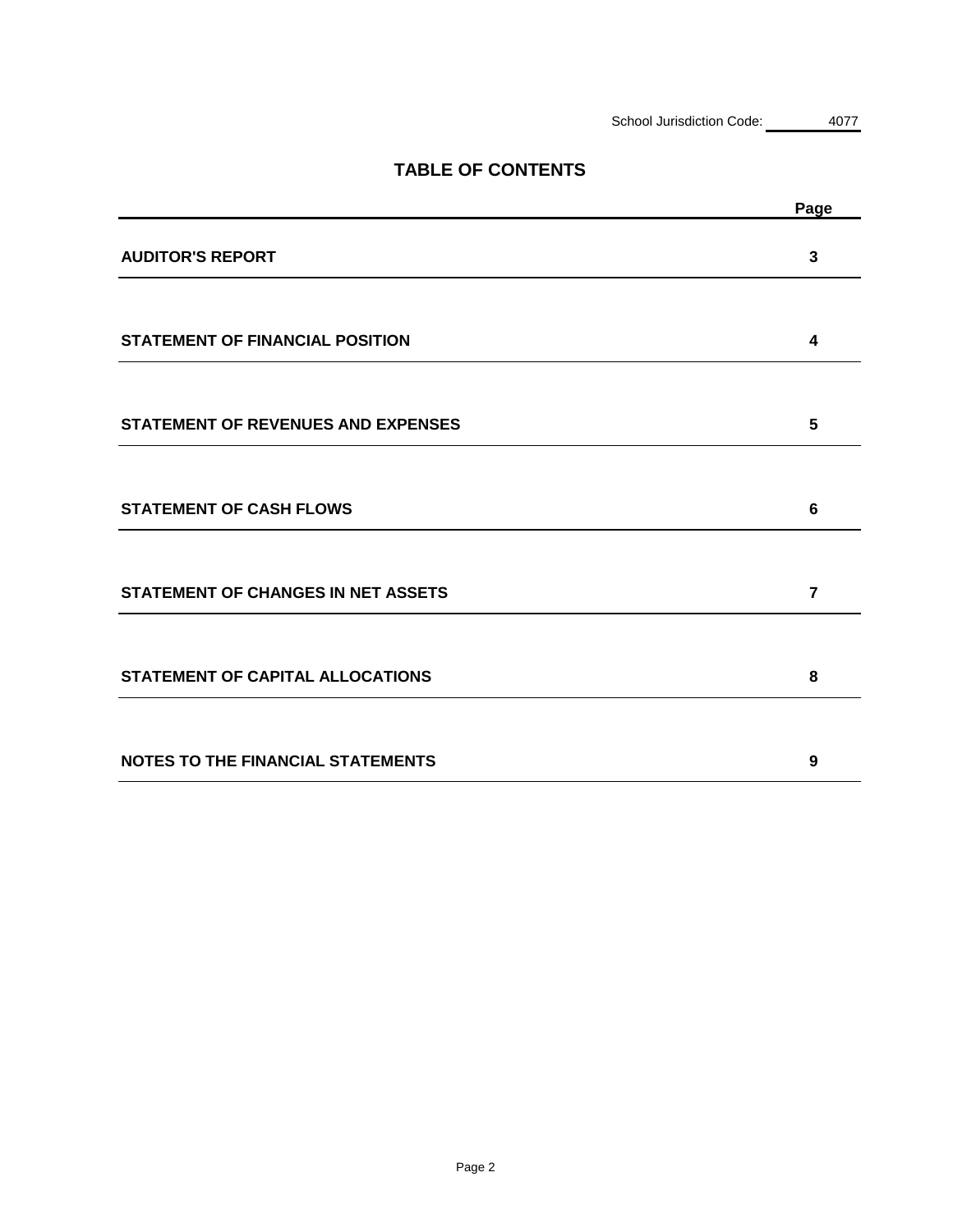

# Independent Auditors' Report

Grant Thornton LLP 1401 Scotia Place 2 10060 Jasper Avenue NW Edmonton, AB T5J 3R8 T (780) 422-7114 F (780) 426-3208 www.GrantThornton.ca

To the Board of Trustees of Greater St. Albert Catholic Regional Division No. 29

We have audited the accompanying financial statements of the Greater St. Albert Catholic Regional Division No. 29, which comprise the statement of financial position as at August 31, 2011, the statements of revenues and expenses, changes in net assets and capital allocations and cash flows for the year then ended, and a summary of significant accounting policies and other explanatory information.

#### Management's Responsibility for the Financial Statements

Management is responsible for the preparation and fair presentation of these financial statements in accordance with Canadian generally accepted accounting principles, and for such internal control as management determines is necessary to enable the preparation of financial statements that are free from material misstatement, whether due to fraud or error.

#### Auditor's Responsibility

Our responsibility is to express an opinion on these financial statements based on our audit. We conducted our audit in accordance with Canadian generally accepted auditing standards. Those standards require that we comply with ethical requirements and plan and perform the audit to obtain reasonable assurance about whether the financial statements are free from material misstatement.

An audit involves performing procedures to obtain audit evidence about the amounts and disclosures in the financial statements. The procedures selected depend on the auditor's judgment, including the assessment of the risks of material misstatement of the financial statements, whether due to fraud or error. In making those risk assessments, the auditor considers internal control relevant to the entity's preparation and fair presentation of the financial statements in order to design audit procedures that are appropriate in the circumstances, but not for the purpose of expressing an opinion on the effectiveness of the entity's internal control. An audit also includes evaluating the appropriateness of accounting policies used and the reasonableness of accounting estimates made by management, as well as evaluating the overall presentation of the financial statements.

We believe that the audit evidence we have obtained is sufficient and appropriate to provide a basis for our audit opinion.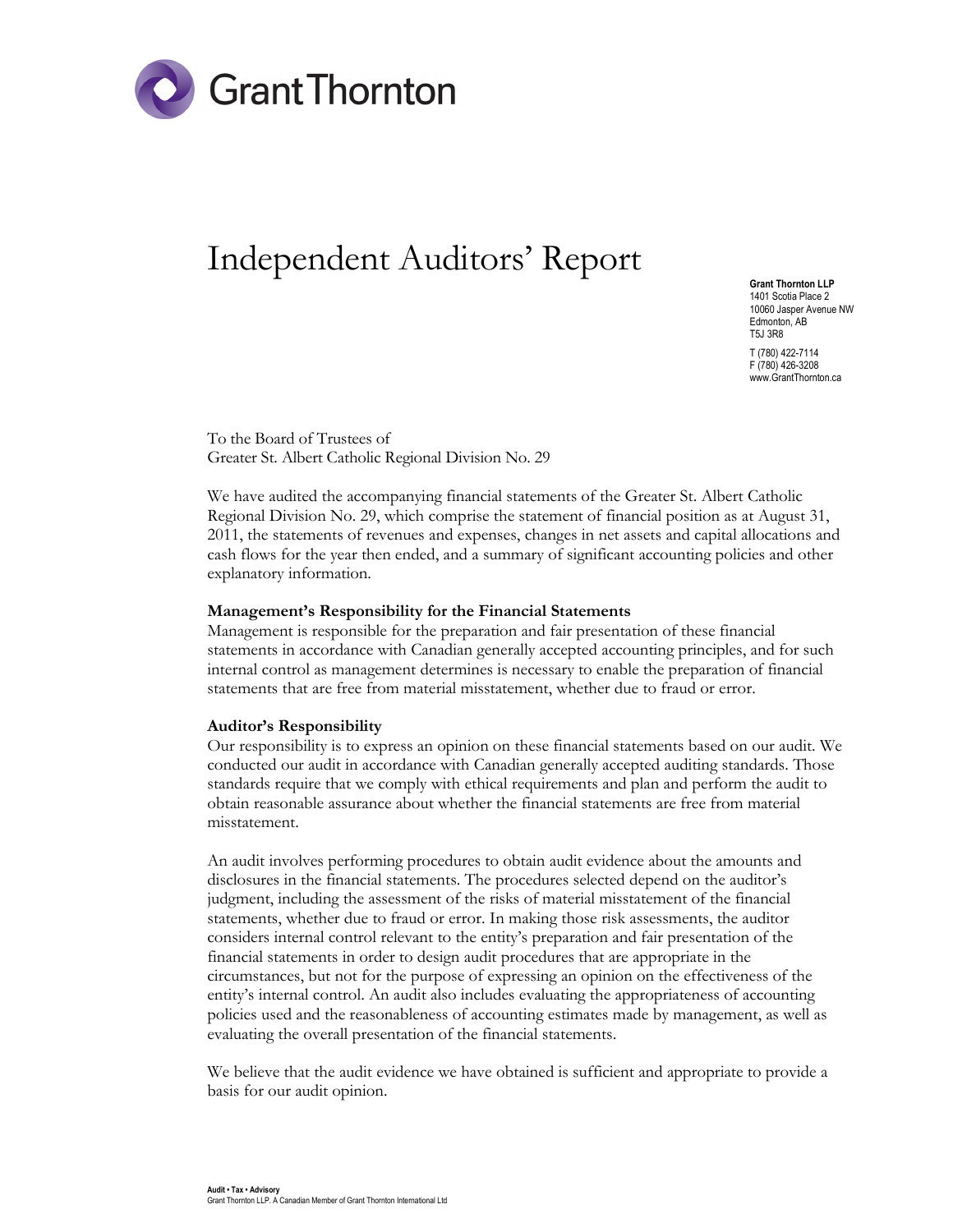

#### Opinion

In our opinion, the financial statements present fairly, in all material respects, the financial position of the Greater St. Albert Catholic Regional Division No. 29 as at August 31, 2011, and the results of its operations and its cash flows for the year then ended in accordance with Canadian generally accepted accounting principles

Edmonton, Canada

November 28, 2011 Chartered Accountants

Grant Thouston 11P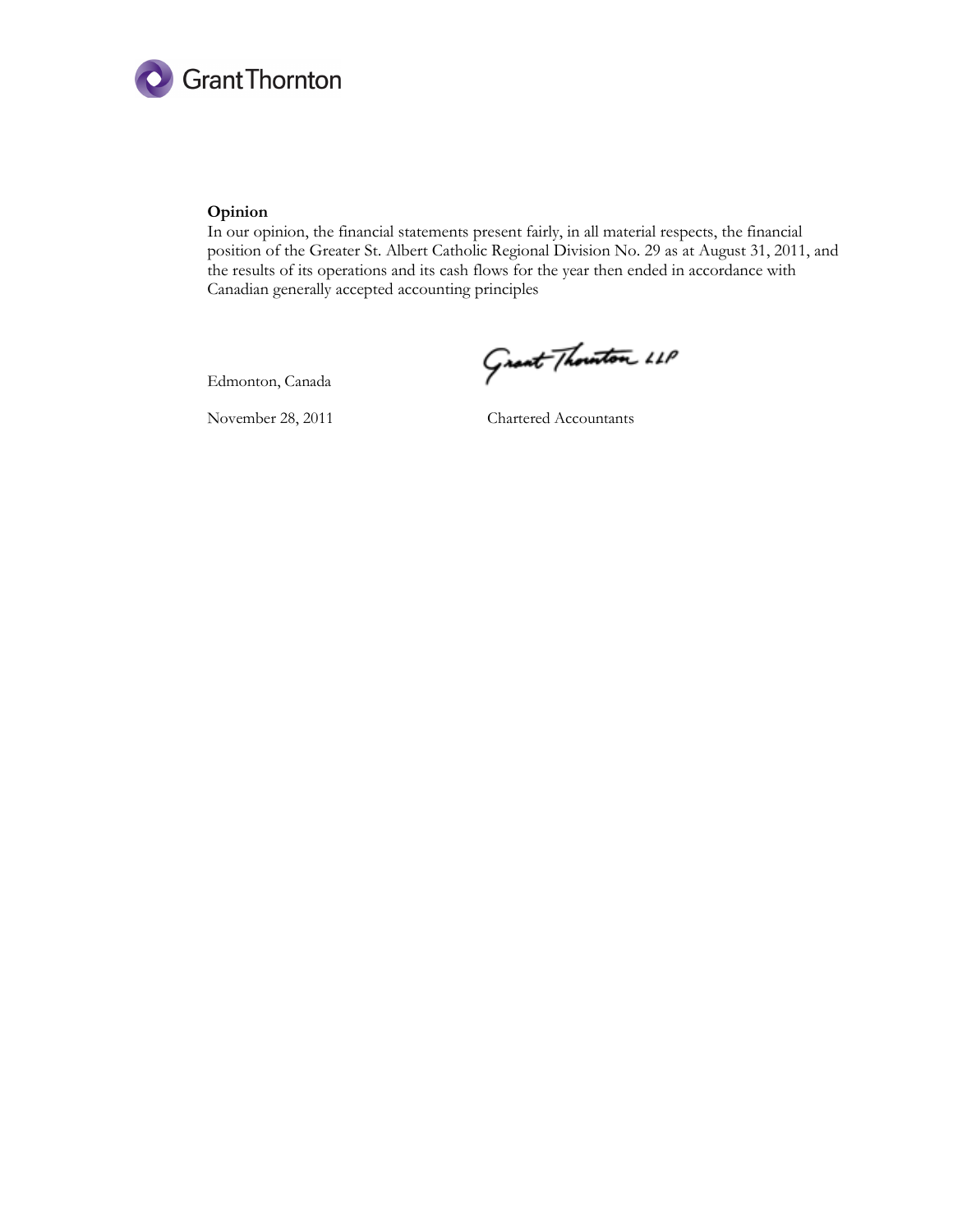**School Jurisdiction Code:** 4077

# **STATEMENT OF FINANCIAL POSITION**

# **as at August 31, 2011**

(in dollars)

|                                                   |                | 2011         | 2010         |
|---------------------------------------------------|----------------|--------------|--------------|
|                                                   |                |              | restated     |
| <b>ASSETS</b>                                     |                |              |              |
| <b>Current assets</b>                             |                |              |              |
| Cash and temporary investments                    | (Note 3)       | \$693,458    | \$2,833,166  |
| Accounts receivable (net after allowances)        | (Note 4)       | \$1,786,867  | \$1,899,012  |
| Prepaid expenses                                  | (Note 5)       | \$699,053    | \$701,035    |
| Other current assets                              |                | \$0          | \$0          |
| <b>Total current assets</b>                       |                | \$3,179,378  | \$5,433,213  |
| School generated assets                           |                | \$1,247,657  | \$1,260,848  |
| <b>Trust assets</b>                               | (Note 6)       | \$450,568    | \$249,160    |
| Long term accounts receivable                     |                | \$0          | \$0          |
| Long term investments                             |                | \$0          | \$0          |
| Capital assets                                    | (Note 7)       |              |              |
| Land                                              |                | \$1,396,416  | \$1,396,416  |
| Construction in progress                          |                | \$0          | \$0          |
| <b>Buildings</b>                                  | \$69,489,966   |              |              |
| Less: accumulated amortization                    | (\$38,826,141) | \$30,663,825 | \$32,607,618 |
| Equipment                                         | \$3,892,792    |              |              |
| Less: accumulated amortization                    | (\$2,882,650)  | \$1,010,142  | \$930,255    |
| Vehicles                                          | \$461,159      |              |              |
| Less: accumulated amortization                    | (\$247,358)    | \$213,801    | \$251,184    |
| <b>Total capital assets</b>                       |                | \$33,284,184 | \$35,185,473 |
| <b>TOTAL ASSETS</b>                               |                | \$38,161,787 | \$42,128,694 |
| <b>LIABILITIES</b><br><b>Current liabilities</b>  |                |              |              |
| <b>Bank indebtedness</b>                          | (Note 8)       | \$0          | \$0          |
| Accounts payable and accrued liabilities          | (Note 9)       | \$1,494,352  | \$1,969,554  |
| Deferred revenue                                  | (Note 10)      | \$1,143,433  | \$1,649,018  |
| Deferred capital allocations                      | (Note 11)      | \$0          | \$0          |
| Current portion of long term debt                 |                | \$873,017    | \$980,617    |
| <b>Total current liabilities</b>                  |                | \$3,510,802  | \$4,599,189  |
| School generated liabilities                      |                | \$1,247,657  | \$1,260,848  |
| <b>Trust liabilities</b>                          | (Note 6)       | \$450,568    | \$249,160    |
| Employee future benefit liabilities               |                | \$0          | \$0          |
| Long term debt                                    | (Note 12)      |              |              |
| Debentures and other supported debt<br>Supported: |                | \$5,646,710  | \$6,627,327  |
| Less: Current portion                             |                | (\$873,017)  | (\$980,617)  |
| Debentures and capital loans<br>Unsupported:      |                | \$0          | \$0          |
| <b>Capital leases</b>                             |                | \$0          | \$0          |
| Mortgages                                         |                | \$0          | \$0          |
| Less: Current portion                             |                | \$0          | \$0          |
| Other long term liabilities                       |                | \$0          | \$0          |
| Unamortized capital allocations                   | (Note 13)      | \$22,847,665 | \$23,653,027 |
| <b>Total long term liabilities</b>                |                | \$29,319,583 | \$30,809,745 |
| <b>TOTAL LIABILITIES</b>                          |                | \$32,830,385 | \$35,408,934 |
| <b>NET ASSETS</b>                                 |                |              |              |
| Unrestricted net assets                           |                | \$342,935    | \$1,609,296  |
| Operating reserves                                |                | \$0          | \$0          |
| Accumulated operating surplus (deficit)           |                | \$342,935    | \$1,609,296  |
| Investment in capital assets                      |                | \$4,789,842  | \$4,905,149  |
| Capital reserves                                  | (Note 14)      | \$198,625    | \$205,315    |
| Total capital funds                               |                | \$4,988,467  | \$5,110,464  |
| <b>Total net assets</b>                           |                | \$5,331,402  | \$6,719,760  |
| <b>TOTAL LIABILITIES AND NET ASSETS</b>           |                | \$38,161,787 | \$42,128,694 |
|                                                   |                |              |              |

**Note:** Please input "(Restated)" in 2010 column heading where comparatives are not taken from the finalized 2009/2010 Audited Financial Statements filed with Alberta Education.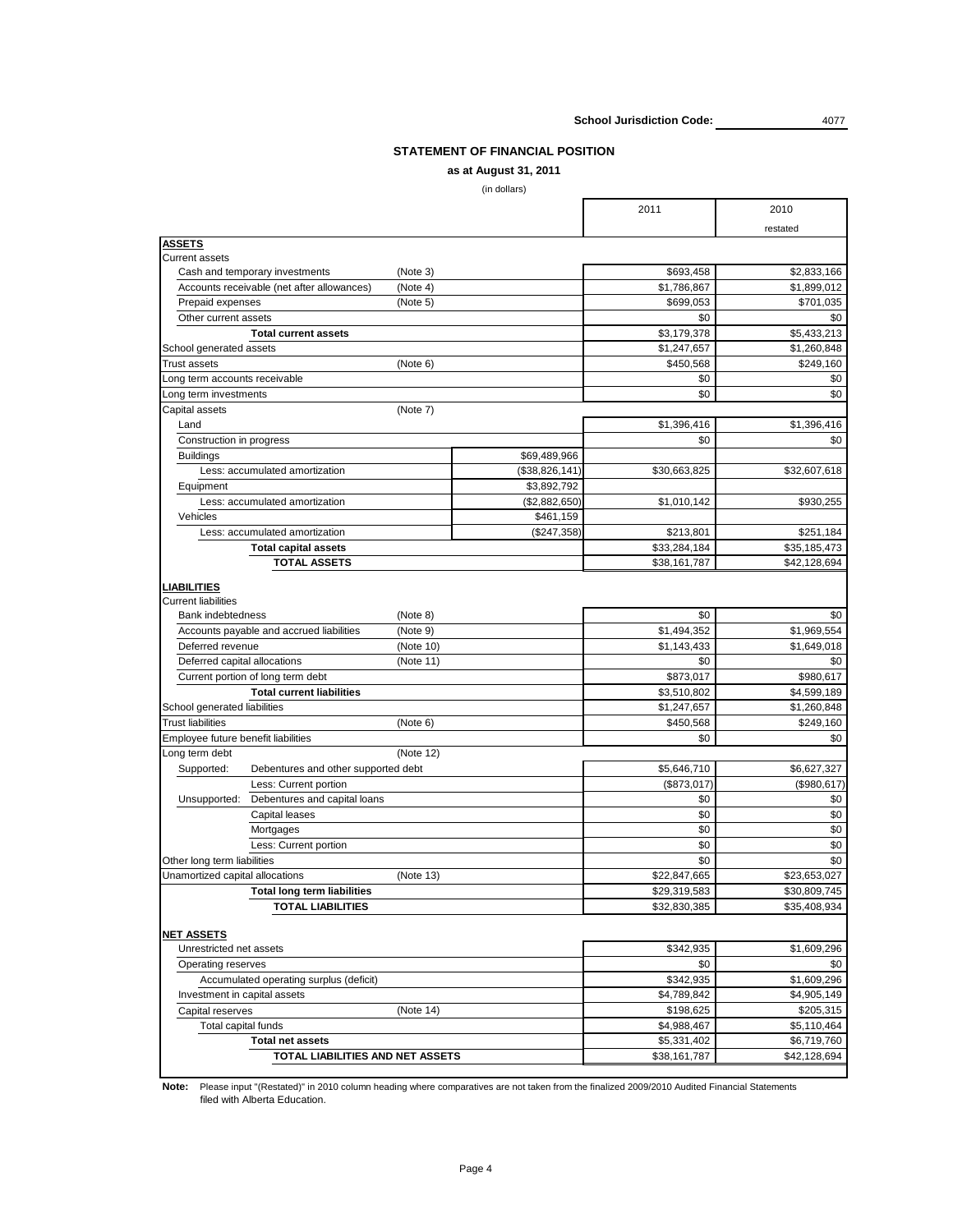Note: Please input "(Restated)" where Actual 2010 comparatives are not as presented in the finalized 2009/2010 Audited Financial Statements filed with Alberta Education. Budget 2011 comparatives presented are final budget amounts formally approved by the Board.

|                                                             | <b>Budget</b><br>2011<br>Actual |              | Actual<br>2010 |  |
|-------------------------------------------------------------|---------------------------------|--------------|----------------|--|
|                                                             | 2011                            |              | restated       |  |
| <b>REVENUES</b>                                             |                                 |              |                |  |
| <b>Government of Alberta</b>                                | \$60,543,541                    | \$59,442,088 | \$60,968,729   |  |
| <b>Federal Government and First Nations</b>                 | \$226,204                       | \$333,163    | \$223,405      |  |
| <b>Other Alberta school authorities</b>                     | \$474,522                       | \$440,000    | \$356,799      |  |
| Out of province authorities                                 | \$0                             | \$0          | \$0            |  |
| Alberta Municipalities-special tax levies                   | \$0                             | \$0          | \$0            |  |
| Instruction resource fees                                   | \$1,066,936                     | \$1,100,000  | \$1,115,874    |  |
| <b>Transportation fees</b>                                  | \$486,634                       | \$496,500    | \$496,234      |  |
| <b>Other sales and services</b>                             | \$422,638                       | \$550,000    | \$284,996      |  |
| Investment income                                           | \$35,332                        | \$18,500     | \$21,636       |  |
| <b>IGifts and donations</b>                                 | \$400                           | \$0          | \$0            |  |
| <b>Rental of facilities</b>                                 | \$104,426                       | \$60,000     | \$49,739       |  |
| <b>Gross school generated funds</b><br>(Note 2)             | \$2,838,058                     | \$2,400,000  | \$2,465,401    |  |
| Gains on disposal of capital assets                         | \$0                             | \$0          | \$0            |  |
| <b>Amortization of capital allocations</b>                  | \$1,785,979                     | \$1,775,930  | \$1,803,676    |  |
| <b>Other revenue</b>                                        | \$0                             | \$10,000     | \$0            |  |
| <b>Total Revenues</b>                                       | \$67,984,670                    | \$66,626,181 | \$67,786,489   |  |
| <b>EXPENSES</b>                                             |                                 |              |                |  |
| <b>Certificated salaries</b><br>(Note 20)                   | \$33,909,709                    | \$32,721,880 | \$33,482,923   |  |
| <b>Certificated benefits</b><br>(Note 20)                   | \$3,637,794                     | \$3,435,800  | \$3,622,904    |  |
| Non-certificated salaries and wages<br>(Note 20)            | \$10,340,607                    | \$10,008,575 | \$9,717,062    |  |
| Non-certificated benefits<br>(Note 20)                      | \$2,675,465                     | \$2,502,145  | \$2,354,630    |  |
| <b>Services, contracts and supplies</b>                     | \$13,178,095                    | \$13,418,834 | \$13,273,980   |  |
| <b>Gross school generated funds</b><br>(Note 2)             | \$2,838,058                     | \$2,400,000  | \$2,465,401    |  |
| <b>Capital and debt services</b>                            |                                 |              |                |  |
| Amortization of capital assets                              |                                 |              |                |  |
| Supported                                                   | \$1,785,979                     | \$1,772,930  | \$1,803,676    |  |
| Unsupported                                                 | \$426,241                       | \$402,736    | \$402,736      |  |
| Total Amortization of capital assets                        | \$2,212,220                     | \$2,175,666  | \$2,206,412    |  |
| Interest on capital debt                                    |                                 |              |                |  |
| Supported                                                   | \$557,544                       | \$609,282    | \$661,077      |  |
| Unsupported                                                 | \$0                             | \$0          | \$0            |  |
| Total Interest on capital debt                              | \$557,544                       | \$609,282    | \$661,077      |  |
| Other interest and charges                                  | \$23,536                        | \$12,500     | \$13,439       |  |
| Losses on disposal of capital assets                        | \$0                             | \$0          | \$0            |  |
| <b>Other expense</b>                                        | \$0                             | \$0          | \$0            |  |
| <b>Total Expenses</b>                                       | \$69,373,028                    | \$67,284,682 | \$67,797,828   |  |
|                                                             |                                 |              |                |  |
| <b>EXCESS (DEFICIENCY) OF REVENUES OVER EXPENSES BEFORE</b> |                                 |              |                |  |
| <b>EXTRAORDINARY ITEM</b>                                   | (\$1,388,358)                   | (\$658,501)  | (\$11,339)     |  |
| <b>Extraordinary Item</b>                                   | \$0                             | \$0          | \$0            |  |
| <b>EXCESS (DEFICIENCY) OF REVENUES OVER EXPENSES</b>        | (\$1,388,358)                   | (\$658,501)  | (\$11,339)     |  |

**School Jurisdiction Code:** 4077

# **STATEMENT OF REVENUES AND EXPENSES**

**for the Year Ended August 31, 2011**

(in dollars)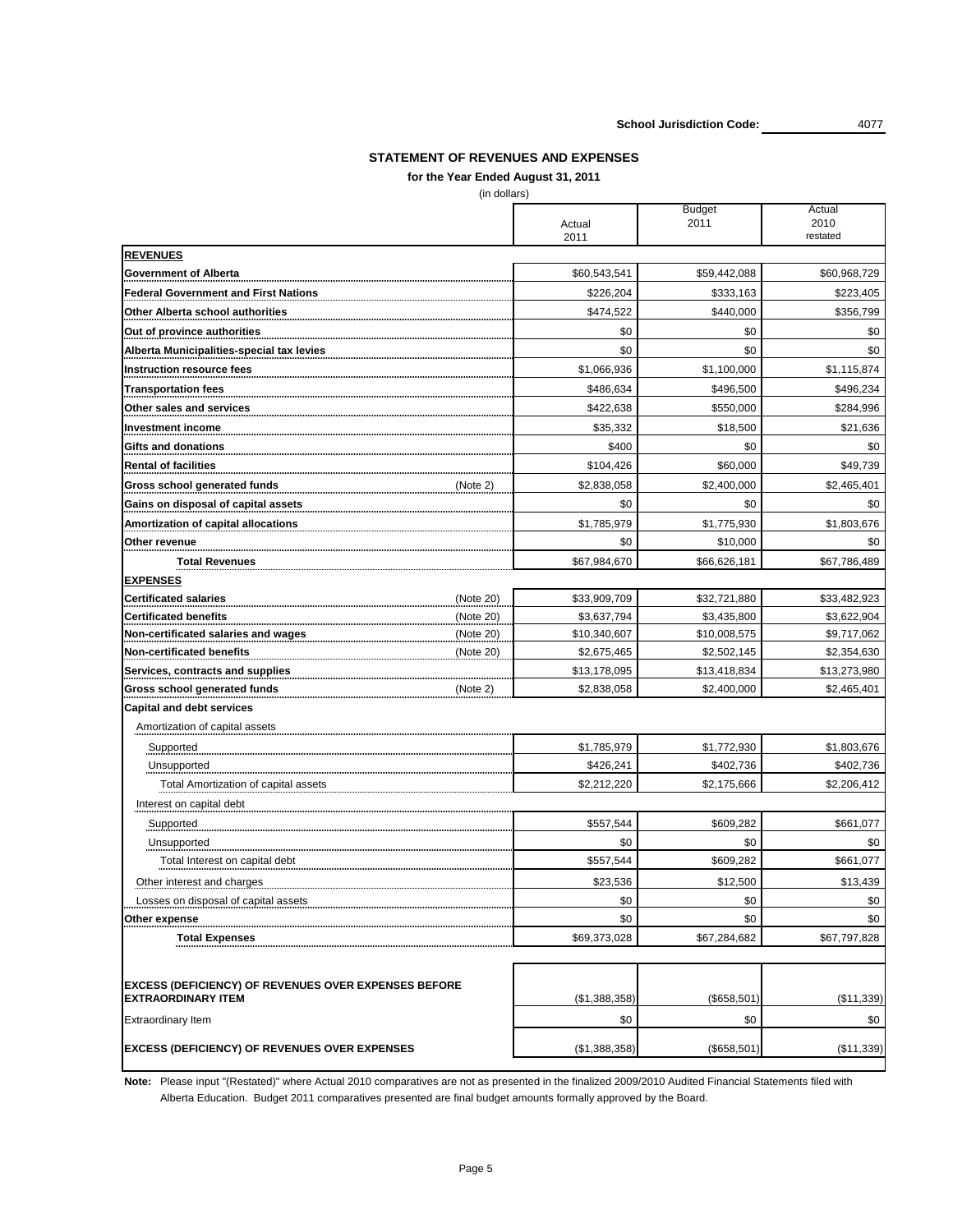**for the Year Ended August 31, 2011**

(in dollars)

|                                                                         | 2011               | 2010          |
|-------------------------------------------------------------------------|--------------------|---------------|
|                                                                         |                    | Restated      |
| <b>CASH FLOWS FROM:</b>                                                 |                    |               |
| <b>A. OPERATIONS</b>                                                    |                    |               |
| Excess (deficiency) of revenues over expenses                           | (\$1,388,358)      | (\$11,339)    |
| Add (Deduct) items not affecting cash:                                  |                    |               |
| Amortization of capital allocations revenue                             | (\$1,785,979)      | (\$1,803,676) |
| Total amortization expense                                              | \$2,212,220        | \$2,206,412   |
| Gains on disposal of capital assets                                     | \$0                | \$0           |
| Losses on disposal of capital assets                                    | \$0                | \$0           |
| Changes in:                                                             |                    |               |
| Accounts receivable                                                     | \$112,145          | (\$299,340)   |
| Prepaids and other current assets                                       | \$1,982            | \$229,647     |
| Long term accounts receivable                                           | \$0                | \$0           |
| Long term investments                                                   | \$0                | \$0           |
| Accounts payable and accrued liabilities                                | (\$475,202)        | \$67,540      |
| Deferred revenue                                                        | (\$505,585)        | (\$123,353)   |
| Employee future benefit liabilitiies                                    | \$0                | \$0           |
| Other (describe)                                                        | \$0                | \$0           |
| <b>Total cash flows from Operations</b>                                 | (\$1,828,777)      | \$265,891     |
| <b>B. INVESTING ACTIVITIES</b><br>Purchases of capital assets           |                    |               |
| Land                                                                    | \$0                | \$0           |
| <b>Buildings</b>                                                        | \$0                | (\$432,617)   |
| Equipment                                                               | (\$310,931)        | (\$185,863)   |
| Vehicles                                                                | \$0                | \$0           |
| Net proceeds from disposal of capital assets                            | \$0                | \$0           |
| Other (describe)                                                        | \$0                | \$0           |
| Total cash flows from Investing activities                              | $($ \$310,931) $ $ | (\$618,480)   |
| <b>C. FINANCING ACTIVITIES</b>                                          |                    |               |
| Capital allocations                                                     | \$0                | \$386,590     |
| Issue of long term debt                                                 | \$0                | \$0           |
| Repayment of long term debt                                             | (\$980, 617)       | (\$1,106,817) |
| Add back: supported portion                                             | \$980,617          | \$1,106,817   |
| Other (describe)                                                        | \$0                | \$0           |
| Total cash flows from financing activities                              | \$0                | \$386,590     |
|                                                                         |                    |               |
| Net cash flows from during the year                                     | (\$2,139,708)      | \$34,001      |
| Cash and temporary investments, net of bank indebtedness, at Aug. 31/10 | \$2,833,166        | \$2,799,165   |
| Cash and temporary investments, net of bank indebtedness, at Aug. 31/11 | \$693,458          | \$2,833,166   |
|                                                                         |                    |               |

**Note:** Please input "(Restated)" where Actual 2010 comparatives are not as presented in the finalized 2009/2010 Audited Financial Statements filed with Alberta Education.

**School Jurisdiction Code:**

## **STATEMENT OF CASH FLOWS**

Page 6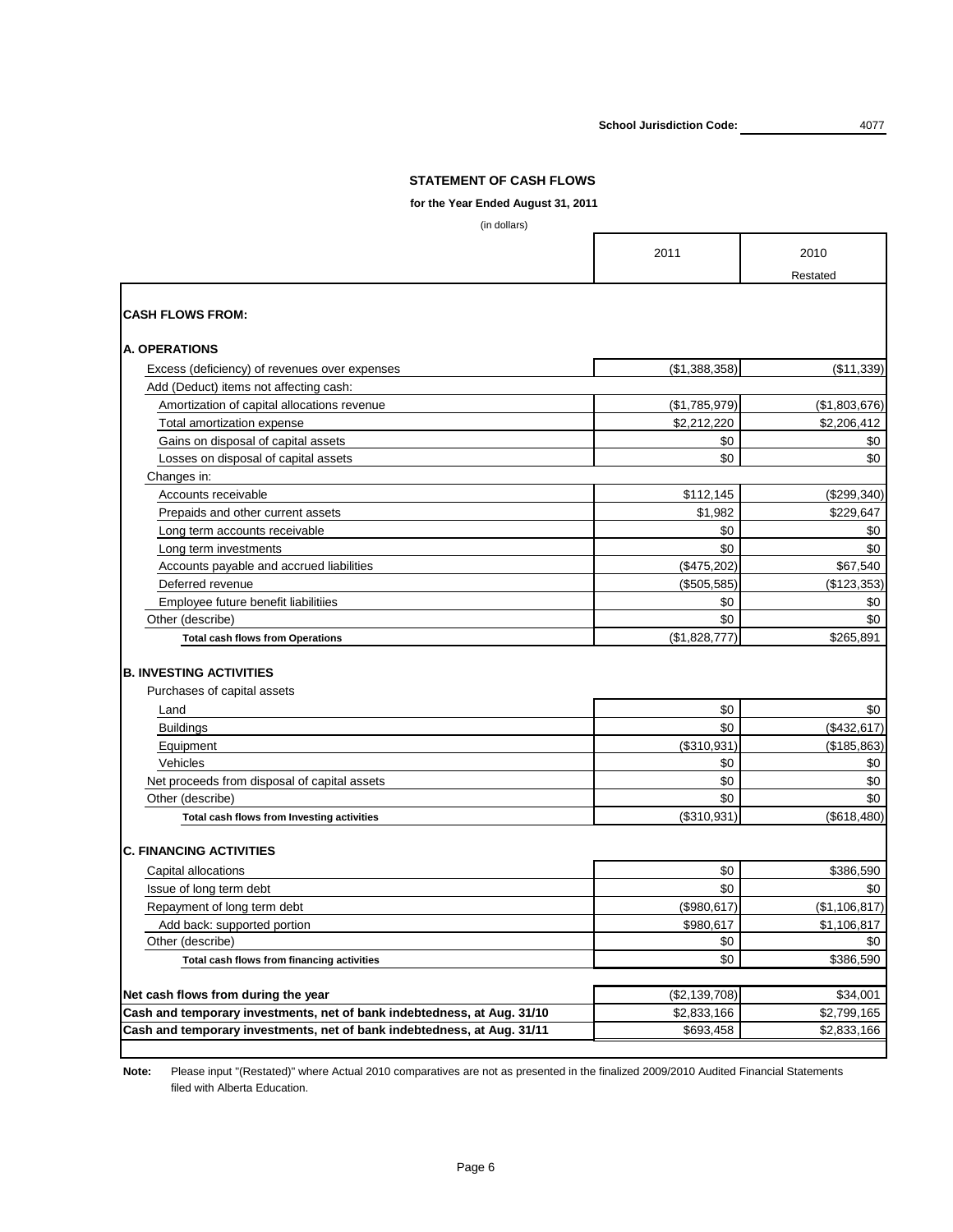|                                                                                   | (1)                             | (2)                                    | (3)                               | (4)                              | (5)                                                   | (6)                          | (7)                                     | (8)                   |                                     | (10)                                    | (11)                                        | (12)                    | (13)                       | (14)                  | (15)                     |
|-----------------------------------------------------------------------------------|---------------------------------|----------------------------------------|-----------------------------------|----------------------------------|-------------------------------------------------------|------------------------------|-----------------------------------------|-----------------------|-------------------------------------|-----------------------------------------|---------------------------------------------|-------------------------|----------------------------|-----------------------|--------------------------|
|                                                                                   |                                 |                                        |                                   |                                  |                                                       |                              |                                         |                       |                                     | <b>INTERNALLY RESTRICTED NET ASSETS</b> |                                             |                         |                            |                       |                          |
|                                                                                   | <b>TOTAL</b><br><b>NET</b>      | <b>INVESTMENT</b><br><b>IN CAPITAL</b> | <b>UNRESTRICTED</b><br><b>NET</b> | <b>TOTAL</b><br><b>OPERATING</b> | <b>TOTAL</b><br><b>CAPITAL</b>                        |                              | <b>School &amp; Instruction Related</b> |                       | <b>Operations &amp; Maintenance</b> |                                         | <b>Board &amp; System</b><br>Administration |                         | <b>Transportation</b>      |                       | <b>External Services</b> |
|                                                                                   | <b>ASSETS</b><br>Cols. 2+3+4+5  | <b>ASSETS</b>                          | <b>ASSETS</b>                     | <b>RESERVES</b><br>Cols.         | <b>RESERVES</b><br>Cols.<br>6+8+10+12+14 7+9+11+13+15 | Operating<br><b>Reserves</b> | Capital<br><b>Reserves</b>              | Operating<br>Reserves | Capital<br>Reserves                 | Operating<br>Reserves                   | Capital<br><b>Reserves</b>                  | Operating<br>Reserves   | Capital<br><b>Reserves</b> | Operating<br>Reserves | Capital<br>Reserves      |
| Balance at August 31, 2010<br><b>Prior period adjustments</b><br>(describe)       | \$6,439,376                     | \$4,905,149                            | \$1,328,912                       | \$0                              | \$205,315                                             | \$0                          | \$0                                     | \$0                   | \$0                                 | \$0                                     | \$205,315                                   | \$0                     | \$0                        | \$0                   | \$0                      |
| Deferred Capital (Note 23)                                                        | \$416,153                       |                                        | \$416,153                         | \$0                              | \$0                                                   | \$0                          | \$0                                     | \$0                   | \$0                                 | \$0                                     | \$0                                         | \$0                     | \$0                        | \$0                   | \$0                      |
| Accounts Payable (Note 23)                                                        | $($ \$135,769) $ $              | \$0                                    | ( \$135,769)                      | \$0 <sub>1</sub>                 | \$0 <sub>1</sub>                                      | \$0                          | \$0                                     | \$0                   | \$0                                 | \$0                                     | \$0                                         | \$0                     | \$0                        | \$0                   | \$0                      |
| Adjusted Balance, Aug. 31,<br>2010                                                | \$0 <sub>1</sub><br>\$6,719,760 | \$0<br>\$4,905,149                     | \$0 <sub>1</sub><br>\$1,609,296   | \$0<br>\$0                       | \$0 <sub>1</sub><br>\$205,315                         | \$0<br>\$0                   | \$0<br>\$0                              | \$0<br>\$0            | \$0<br>\$0                          | \$0 <sub>1</sub><br>\$0                 | \$0\$<br>\$205,315                          | \$0 <sub>1</sub><br>\$0 | \$0<br>\$0                 | \$0<br>\$0            | \$0<br>\$0               |
| Excess (deficiency) of revenues<br>over expenses                                  | (\$1,388,358)                   |                                        | ( \$1,388,358)                    |                                  |                                                       |                              |                                         |                       |                                     |                                         |                                             |                         |                            |                       |                          |
| Board funded capital additions<br>Disposal of unsupported capital                 |                                 | \$310,934                              | (\$304,244)                       | \$0                              | (\$6,690)                                             | \$0                          | (\$6,690)                               | \$0                   | \$0                                 | \$0                                     | \$0                                         | \$0                     | \$0                        | \$0                   | \$0                      |
| assets<br>Disposal of supported capital<br>assets (board funded portion)          | \$0<br>\$0                      | \$0<br>\$0                             | \$0<br>\$0                        |                                  | \$0<br>\$0                                            |                              | \$0<br>\$0                              |                       | \$0<br>\$0                          |                                         | \$0<br>\$0                                  |                         | \$0<br>\$0                 |                       | \$0<br>\$0               |
| Direct credits to net assets                                                      | \$0                             | \$0                                    | \$0                               |                                  |                                                       |                              |                                         |                       |                                     |                                         |                                             |                         |                            |                       |                          |
| Amortization of capital assets                                                    |                                 | (\$2,212,220)                          | \$2,212,220                       |                                  |                                                       |                              |                                         |                       |                                     |                                         |                                             |                         |                            |                       |                          |
| Amortization of capital allocations<br>Debt principal repayments<br>(unsupported) |                                 | \$1,785,979<br>\$0                     | ( \$1,785,979)<br>\$0             |                                  |                                                       |                              |                                         |                       |                                     |                                         |                                             |                         |                            |                       |                          |
| Net transfers to operating reserves                                               |                                 |                                        | \$0                               | \$0                              |                                                       | \$0                          |                                         | \$0                   |                                     | \$0                                     |                                             | \$0                     |                            | \$0                   |                          |
| Net transfers from operating<br>reserves                                          |                                 |                                        | \$0                               | \$0 <sub>1</sub>                 |                                                       | \$0                          |                                         | \$0                   |                                     | \$0                                     |                                             | \$0                     |                            | \$0                   |                          |
| Net transfers to capital reserves                                                 |                                 |                                        | \$0                               |                                  | \$0 <sub>1</sub>                                      |                              | \$6,690                                 |                       | \$0                                 |                                         | (\$6,690)                                   |                         | \$0                        |                       | \$0                      |
| Net transfers from capital reserves                                               |                                 |                                        | \$0                               |                                  | \$0                                                   |                              | \$0                                     |                       | \$0                                 |                                         | \$0                                         |                         | \$0                        |                       | \$0                      |
| Assumption/transfer of other<br>operations' net assets                            | \$0                             | \$0 <sub>1</sub>                       | \$0                               | \$0                              | \$0 <sub>1</sub>                                      | \$0                          | \$0                                     | \$0                   | \$0                                 | \$0                                     | \$0                                         | \$0 <sub>1</sub>        | \$0                        | \$0                   | \$0                      |
| <b>Balance at August 31, 2011</b>                                                 | \$5,331,402                     | \$4,789,842                            | \$342,935                         | \$0                              | \$198,625                                             | \$0                          | \$0                                     | \$0                   | \$0                                 | \$0                                     | \$198,625                                   | \$0                     | \$0                        | \$0                   | \$0                      |

# **STATEMENT OF CHANGES IN NET ASSETS for the Year Ended August 31, 2011**

(in dollars)

# **School Jurisdiction Code:** 4077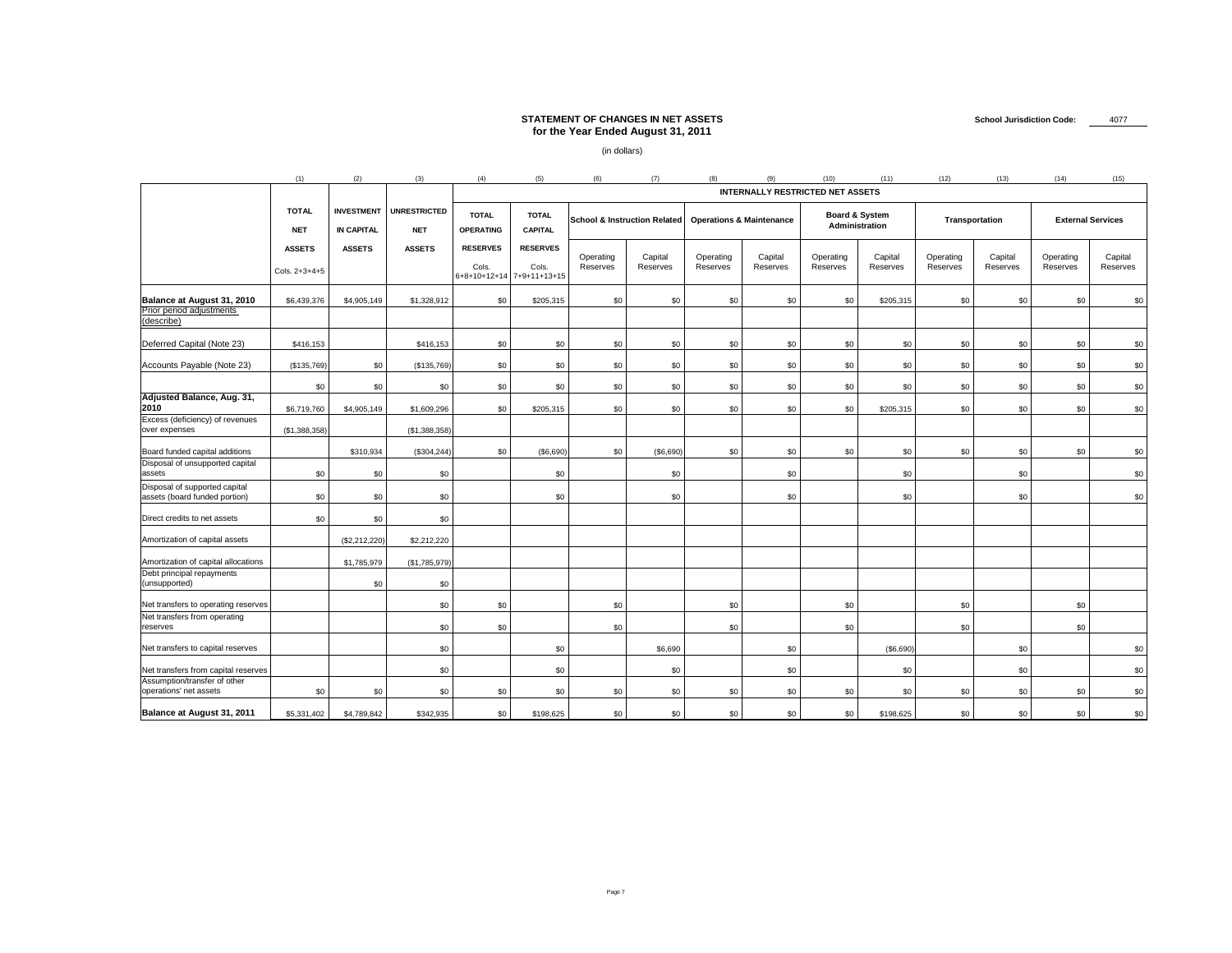**School Jurisdiction Code:** 4077

# **STATEMENT OF CAPITAL ALLOCATIONS (EXTERNALLY RESTRICTED CAPITAL CONTRIBUTIONS ONLY)**

**for the Year Ended August 31, 2011**

(in dollars)

|                                                               |                                                                                         | <b>Deferred</b><br><b>Capital</b><br><b>Allocations</b> | <b>Unamortized</b><br><b>Capital</b><br><b>Allocations</b> |
|---------------------------------------------------------------|-----------------------------------------------------------------------------------------|---------------------------------------------------------|------------------------------------------------------------|
| <b>Balance at August 31, 2010</b>                             |                                                                                         | \$416,153                                               | \$23,236,874                                               |
| <b>Prior period adjustments</b>                               |                                                                                         | (\$416, 153)                                            | \$416,153                                                  |
| Adjusted balance, August 31, 2010                             |                                                                                         | \$0                                                     | \$23,653,027                                               |
| <u>Add:</u>                                                   |                                                                                         |                                                         |                                                            |
| <b>Restricted capital allocations from:</b>                   | Alberta Education school building and modular projects                                  | \$0                                                     |                                                            |
|                                                               | <b>Other Government of Alberta</b>                                                      | \$0                                                     |                                                            |
|                                                               | <b>Federal Government and First Nations</b>                                             | \$0                                                     |                                                            |
|                                                               | Other sources                                                                           | \$0                                                     |                                                            |
| Interest earned on provincial government capital allocations  |                                                                                         | \$0                                                     |                                                            |
| Other capital grants and donations                            | \$0                                                                                     |                                                         |                                                            |
| Net proceeds on disposal of supported capital assets          |                                                                                         | \$0                                                     |                                                            |
| Insurance proceeds (and related interest)                     |                                                                                         | \$0                                                     |                                                            |
|                                                               |                                                                                         |                                                         |                                                            |
| Donated capital assets (amortizable, @ fair market value)     |                                                                                         |                                                         | \$0                                                        |
| P3, other ASAP and Alberta Infrastructure managed projects    |                                                                                         |                                                         | \$0                                                        |
| Transferred in capital assets (amortizable, @ net book value) |                                                                                         |                                                         | \$0                                                        |
| Current year supported debenture principal repayment          |                                                                                         |                                                         | \$980,617                                                  |
| <b>Expended capital allocations - current year</b>            |                                                                                         | \$0                                                     | \$0                                                        |
| Deduct:                                                       |                                                                                         |                                                         |                                                            |
|                                                               | Net book value of supported capital assets dispositions, write-offs, or transfer; Other | \$0                                                     | \$0                                                        |
| <b>Capital allocations amortized to revenue</b>               |                                                                                         |                                                         | \$1,785,979                                                |
| <b>Balance at August 31, 2011</b>                             |                                                                                         | \$0                                                     | \$22,847,665                                               |
|                                                               |                                                                                         |                                                         |                                                            |

\* Infrastructure Maintenance Renewal (IMR) Program allocations are excluded from this Statement, since those allocations are not externally restricted to capital.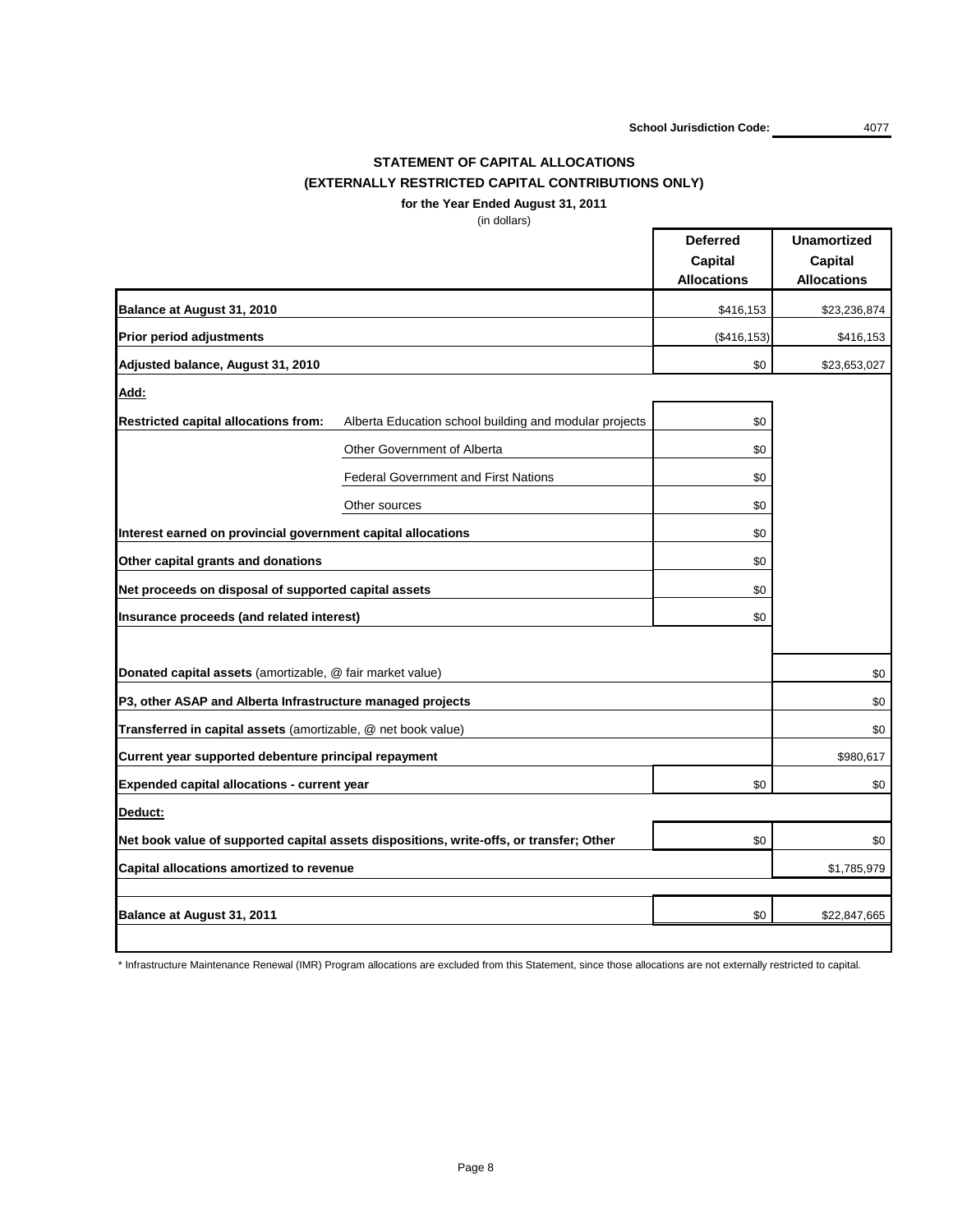

#### **1. Authority and Purpose**

Greater St. Albert Catholic Regional Division No. 29 (the "Division") was formed effective January 1, 1995 and is empowered to provide public Catholic education to its resident students under the authority of the School Act, Chapter S-3, Revised Statues of Alberta 2000, through bylaws and policies approved by its Board of Trustees and pursuant to the provisions of the Alberta School Act. The Division was formed when the assets and liabilities of the Legal School District No.1738, Thibault Roman Catholic Public School District No. 35 and St. Albert School District No. 3 were transferred to the Division on January 1, 1995. The three individual boards were dissolved at midnight on December 31, 1994 and the Board of the Greater St. Albert Catholic Regional Division No. 29 was established. On September 1, 1998, the Guibault Roman Catholic Separate School District No. 552 joined the Division. On May 2, 2000, the Bellerose Roman Catholic Separate School District No. 579 joined the Division.

The Division receives block allocations for instruction and support under Regulation 77/2003. The regulation limits funding and expenses for administration. It permits the Division, within specified limits, to reallocate funding between the instruction and support blocks.

#### **2. Accounting Policies**

These financial statements have been prepared in accordance with Canadian generally accepted accounting principles ("GAAP") and accounting policies consistent with those prescribed by Alberta Education for Alberta school jurisdictions. The precise determination of many assets and liabilities is dependent on future events. As a result, the preparation of financial statements for a period involves the use of estimates and approximations. Actual results could differ from those estimates and approximations. The financial statements have, in management's opinion, been properly prepared within reasonable limits of materiality and within the framework of the accounting policies summarized below:

#### **Revenue Recognition**

Instruction and support allocations are recognized in the year which they relate.

Credit Enrolment Units ("CEU") revenue, which is recorded in Alberta Education revenues, is recorded in the year in which the amounts are reasonably determinable and collectible.

Fees for services related to courses and programs are recognized as revenue when such courses and programs are delivered. Fees for goods and services are recognized as revenue when such goods and services are delivered.

Unrestricted contributions are recognized as revenue when received and receivable. Contributions in kind are recorded at fair market value when reasonably determinable.

Externally restricted contributions are deferred and recognized as revenue in the period in which the restriction is complied with. Endowment Funds, which are to be retained as net assets, are recorded as direct increases in trust assets and liabilities.

Capital allocations from the province or other agencies are recorded as deferred capital contributions until spent. Once spent, they are transferred to unamortized capital allocations that are amortized to revenue on the same basis as the capital asset acquired by the grant.

#### **Cash and Cash Equivalents**

Cash and cash equivalents include cash on hand and balances with banks net of outstanding cheques.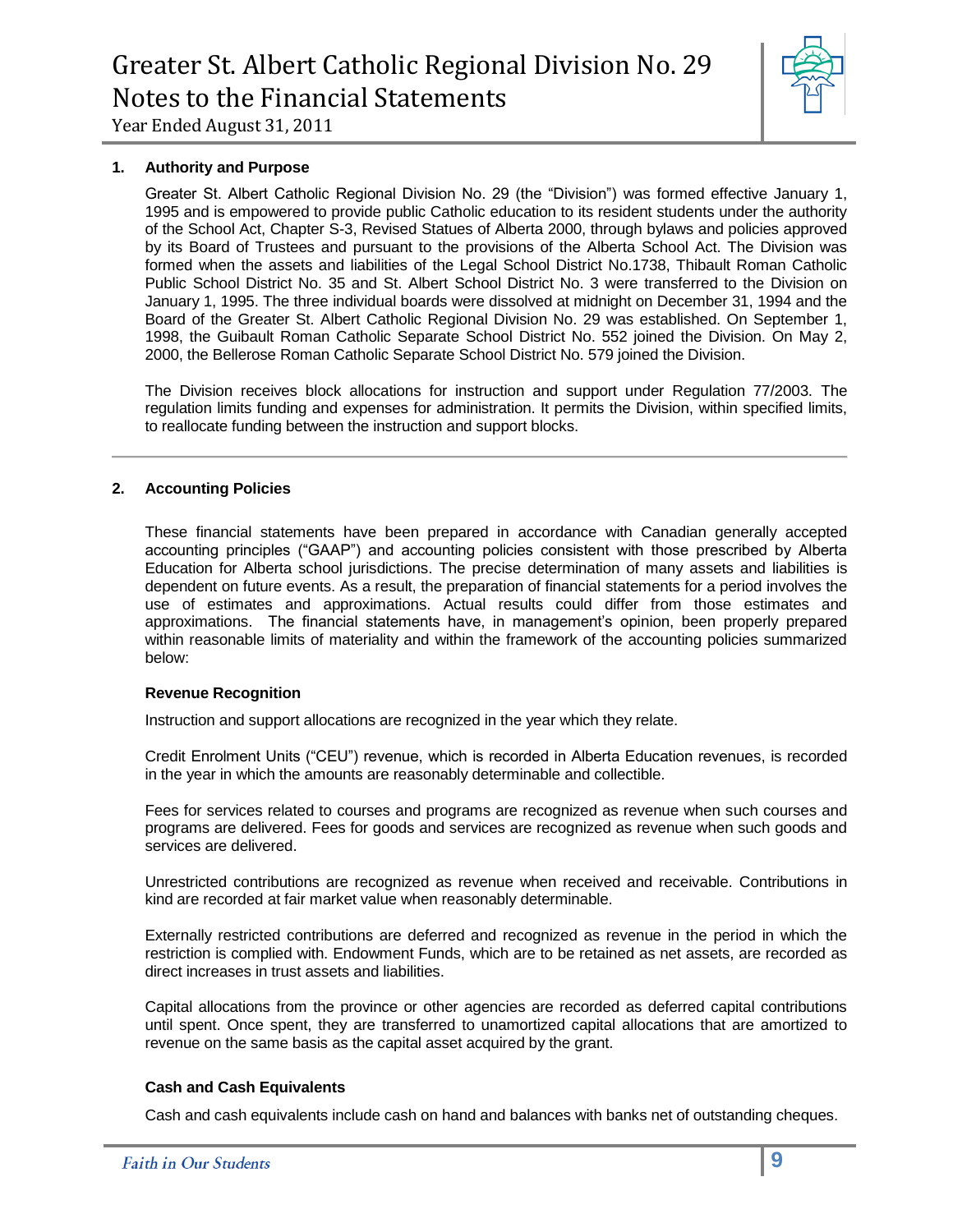

#### **2. Accounting Policies** (cont'd)

#### **Capital Assets**

Capital assets are recorded at cost and amortized over their estimated useful lives on a straight-line basis at the following rates:

Buildings 2.5 to 4%, straight-line Equipment 10 to 20%, straight-line Vehicles 10 to 20%, straight-line

Amortization of capital assets commences in the year following acquisition. Only capital assets with cost in excess of \$5,000 are capitalized. Any capital allocations received for asset additions are amortized over the same period as the related assets.

#### **School Generated Funds**

These are funds in the community which come under the control and responsibility of the school principal and are for school activities. These funds are collected and retained at the school level for expenditures at the school level.

In accordance with CICAHB 4400 (.37), school generated funds have been accounted for on a gross basis. For comparative purposes, the following amounts are on a gross basis.

| <b>Gross School Generated Funds:</b> | <b>Actual 2011</b> | Actual 2010 |
|--------------------------------------|--------------------|-------------|
| <b>Fundraising Revenue</b>           | 355,920            | \$269,195   |
| Student Fees Revenue                 | 962.829            | 942,803     |
| Donations and Gifts                  | 104.649            | 111,967     |
| <b>Other Revenues</b>                | 1,401,470          | 1,121,187   |
| <b>Total Gross Revenue</b>           | 2,824,868          | 2,445,152   |
| Expenses                             | \$2,838,058        | 2,465,401   |

#### **Vacation Pay**

Vacation pay is accrued in the period in which the employee earns the benefit.

#### **Pensions**

Pension costs included in these statements comprise the cost of employer contributions for current service of employees during the year.

The current service and past service costs of the Alberta Teacher Retirement Fund are met by contributions by active members and the Government of Alberta. Under the terms of the Teachers' Pension Plan Act, the Division does not make pension contributions for certificated staff.

The Division participated in a multi-employer pension plan, the Local Authorities Pension Plan. The expense for this plan is equivalent to the annual contributions of \$848,457 (2010 - \$753,358) for the year ended August 31, 2011. At December 31, 2010 the Local Authorities Pension Plan reported a deficit of \$4,635,250,000 (2009 - \$3,998,614,000).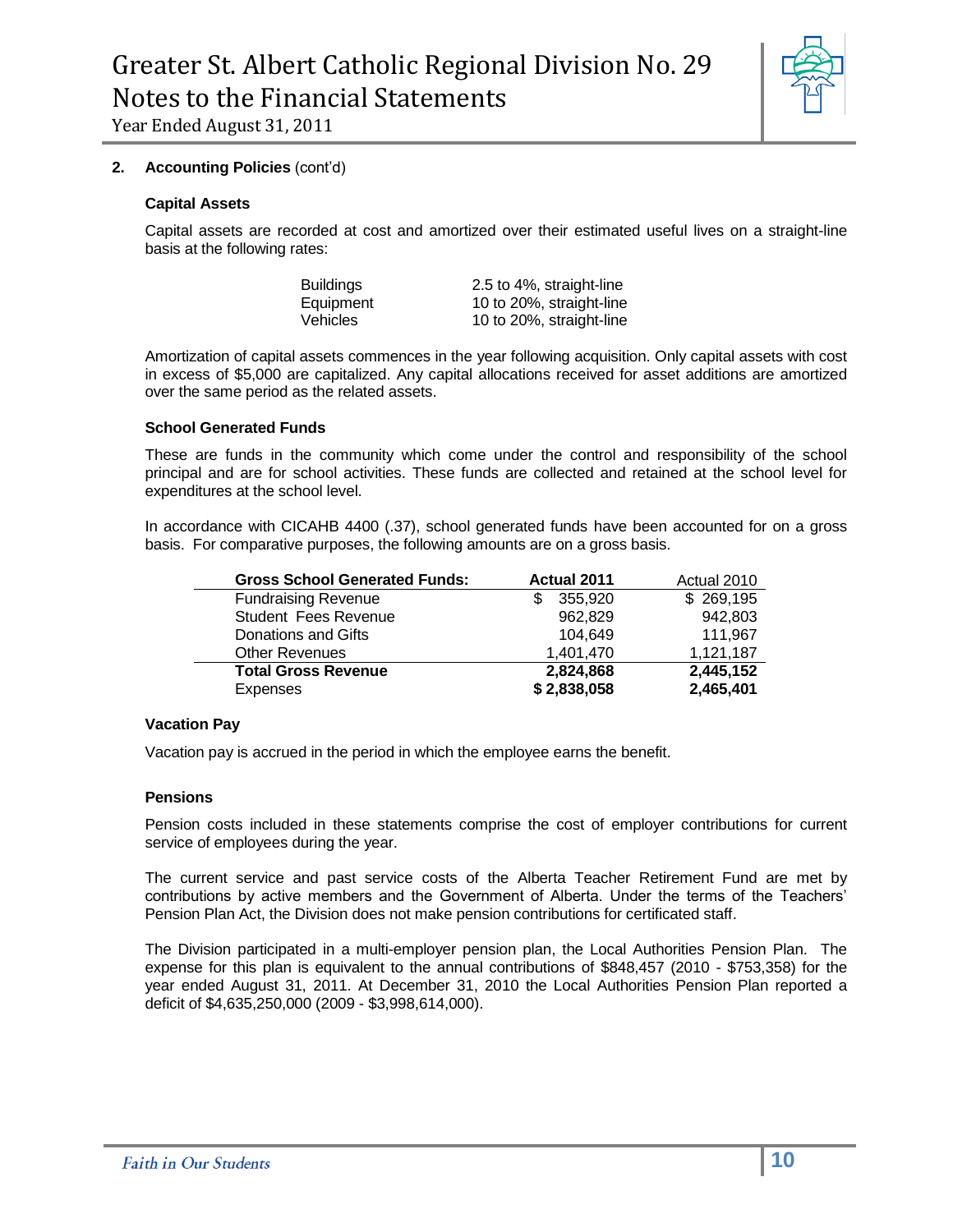

#### **2. Accounting Policies** (cont'd)

#### **Prepaid Expenses**

Certain expenditures incurred and paid before the close of the school year are for specific school supplies that will be consumed subsequent to the year-end and are accordingly recorded as prepaid expenses. Certain insurance expenses fall into this category.

#### **Contributed Services**

Volunteers contribute a considerable number of hours per year to various schools that are within the Division to ensure that certain programs are delivered, such as kindergarten, lunch services and the raising of school generated funds. Because of this difficulty of compiling these hours and the fact that these services are not otherwise purchased, contributed services are not recognized in the financial statements.

#### **Capital Reserves**

Reserves are established at the discretion of the Board of Trustees of the Division or by external direction to set aside funds for future capital expenditures. Such reserves are appropriations of accumulated surplus.

#### **Employee Future Benefits**

The Division accrues its obligations under employee future benefit plans and expenses the related cost. There is no financial impact on the Division at this time.

#### **Use of Estimates**

The preparation of financial statements, in conformity with Canadian generally accepted accounting principles, requires management to make estimates and assumptions that affect the reported amounts of assets and liabilities, the disclosure of contingent assets and liabilities at the date of the financial statements, and the amounts of revenues and expenses for the reported period. Actual results could differ from those estimates. Significant areas requiring the use of management's estimates include the collectible amounts of accounts receivable, the useful lives of capital assets and the corresponding rate of amortization, the amount of accrued liabilities and the fair value of financial instruments.

#### **Capital Disclosures**

The Division defines its capital as the amounts included in deferred capital allocations (Note 11) and unrestricted net assets. A significant portion of the Division's capital is externally restricted. The Division's unrestricted capital is funded primarily by Alberta Education. The Division has spending policies and cash management procedures to ensure the Division can meet its capital obligations.

Under the School Act, the Division must receive ministerial approval for a deficit budget, borrowing and the sale of any land or buildings.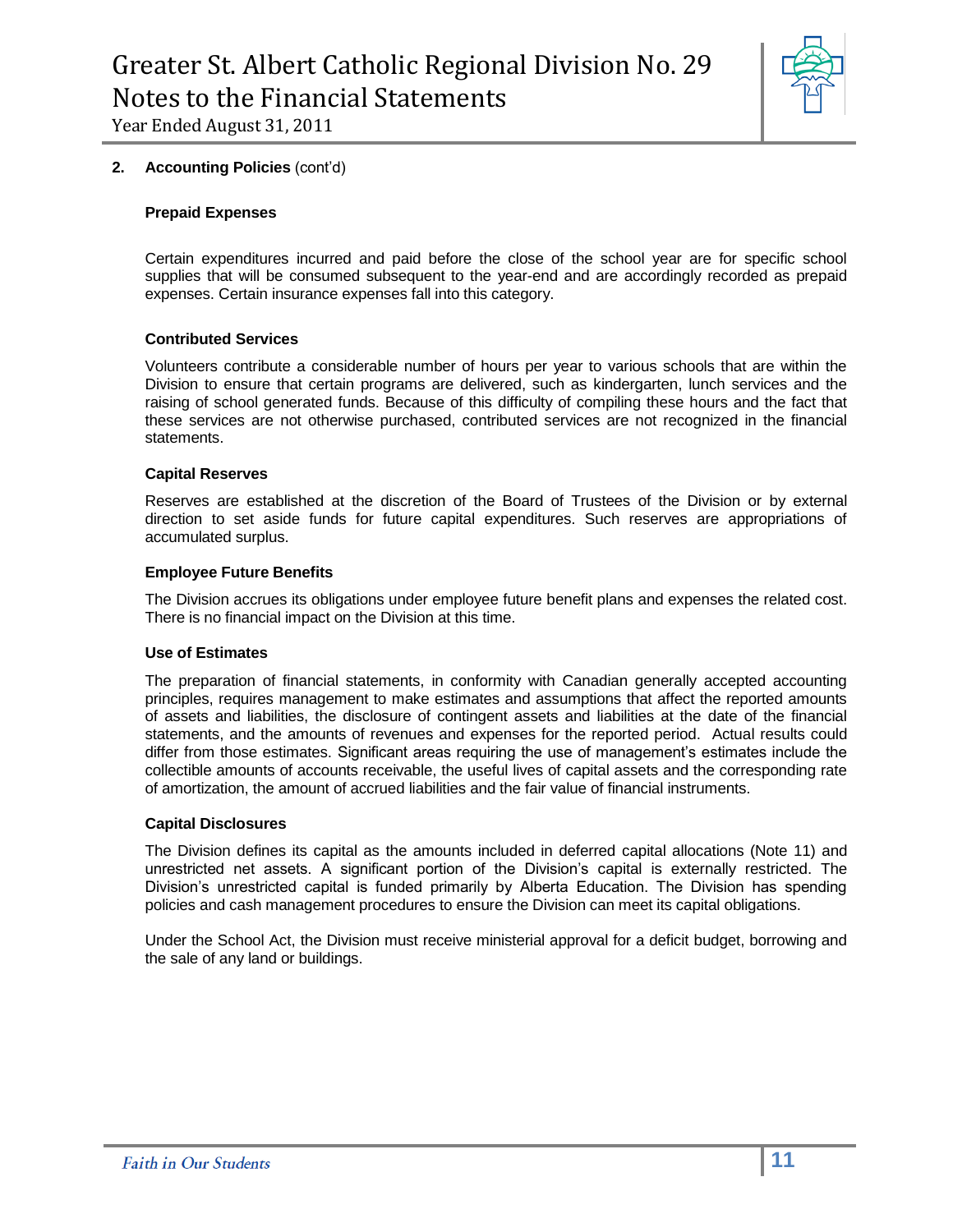

#### **2. Accounting Policies** (cont'd)

#### **Financial Instruments**

Financial assets and financial liabilities are initially recognized at fair value and are subsequently accounted for based on their classification as described below. The classification depends on the purpose for which the financial instruments were acquired and their characteristics.

As at August 31, 2011 the Division had the following instruments:

|                                                                                                                               | <b>Classification</b>                                                                              | <b>Measurement</b>                                           |
|-------------------------------------------------------------------------------------------------------------------------------|----------------------------------------------------------------------------------------------------|--------------------------------------------------------------|
| <b>Financial Assets</b>                                                                                                       |                                                                                                    |                                                              |
| Cash and temporary investments<br>Accounts receivable<br>School generated assets<br><b>Trust assets</b>                       | Held-for-trading<br>Loans and receivables<br>Held-for-trading<br>Held-for-trading                  | Fair value<br>Amortized cost<br>Fair value<br>Fair value     |
| <b>Financial Liabilities</b>                                                                                                  |                                                                                                    |                                                              |
| Accounts payable and accrued liabilities<br>School generated assets liabilities<br><b>Trust liabilities</b><br>Long term debt | Other financial liabilities<br>Held-for-trading<br>Held-for-trading<br>Other financial liabilities | Amortized cost<br>Fair value<br>Fair value<br>Amortized cost |

The Division has elected to continue using the disclosure and presentation requirements of CICA Handbook Section 3861 – Financial Instruments – Disclosure and Presentation rather than the provisions of Section 3862 – Financial Instruments – Disclosure and Section 3863 – Financial Instruments – Presentation. This election is specifically allowed for under the provisions of the above mentioned sections.

It is management's opinion that the Division is not exposed to significant interest, currency or credit risks arising from their financial instruments. The Division has invested surplus funds in accordance with Section 60 of the School Act and Section 5 of the Trustees Act.

#### **Future Accounting Pronouncements**

#### *Adoption of Public Sector Accounting Standards*

Effective for the year ended August 31, 2013 government controlled sector entities are required to adopt either the current public sector accounting standards or the not-for-profit accounting standards with some modifications as set out in the Public Sector Accounting (PSA) handbook. The Office of the Controller of the Alberta Treasury Board and the Information Reporting Committee recommend Alberta school jurisdictions adopt the public sector accounting standards without reference to the not-for-profit standards. Adoption is effective the year ending August 31, 2013 with retrospective application and restatement for the prior school year. The Division is currently considering the impact of the adoption of public sector accounting standards.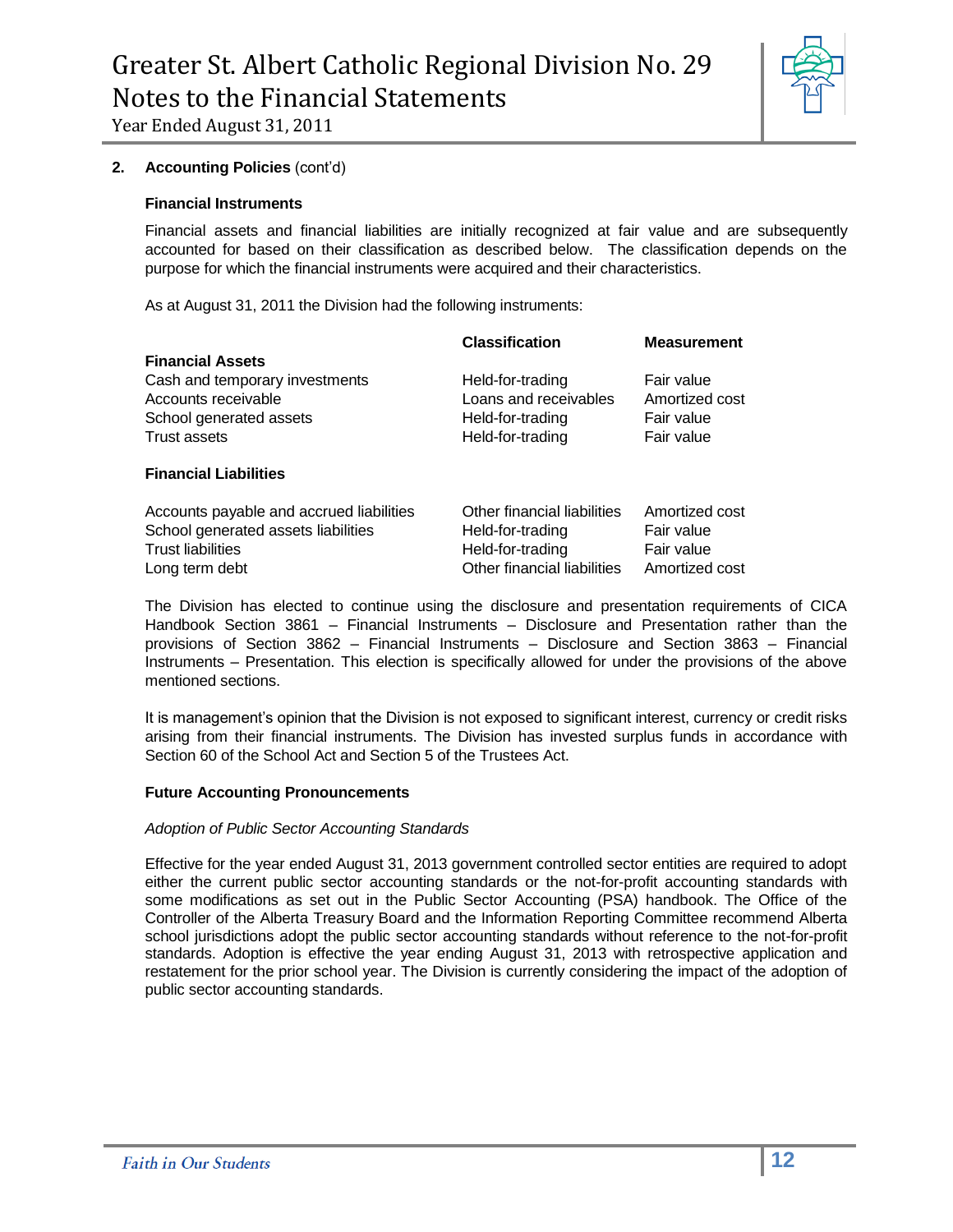

#### **3. Cash and Temporary Investments**

|    | Cash at cost<br>Cash at fair value | \$<br>\$ | 2011<br>693,458<br>693,458 | 2010<br>2,833,166<br>\$.<br>2,833,166 |
|----|------------------------------------|----------|----------------------------|---------------------------------------|
| 4. | <b>Accounts Receivable</b>         |          |                            |                                       |
|    |                                    |          | 2011                       | 2010                                  |
|    | Alberta Education                  | S        | 295,657                    | \$<br>1,128,054                       |
|    | Alberta Finance and Enterprise     |          | 283,504                    | 335,243                               |
|    | Federal government                 |          | 664,652                    | 183,685                               |
|    | <b>First Nations</b>               |          | 25,179                     | 14,552                                |
|    | Other Alberta school jurisdictions |          | 153,819                    | 59,902                                |
|    | Other                              |          | 364,056                    | 177,576                               |
|    |                                    |          | \$1,786,867                | \$1,899,012                           |
|    |                                    |          |                            |                                       |

#### **5. Prepaid Expenses**

Included in prepaid expenses are payments for textbooks, general instructional supplies and custodial supplies. At August 31, 2011, these payments amounted to \$341,548 (2010 - \$530,037).

#### **6. Trust Assets And Liabilities**

Trust assets and liabilities are accounts that the Division manages on behalf of others. Included in the trust accounts are the following items:

|   | 2011    | 2010          |
|---|---------|---------------|
| S | 417,513 | \$<br>234,190 |
|   | 16,230  |               |
|   | 13,927  | 13,904        |
|   | 827     | 1,066         |
|   | (1,637) |               |
|   | 3,708   |               |
| S | 450,568 | \$<br>249.160 |
|   |         |               |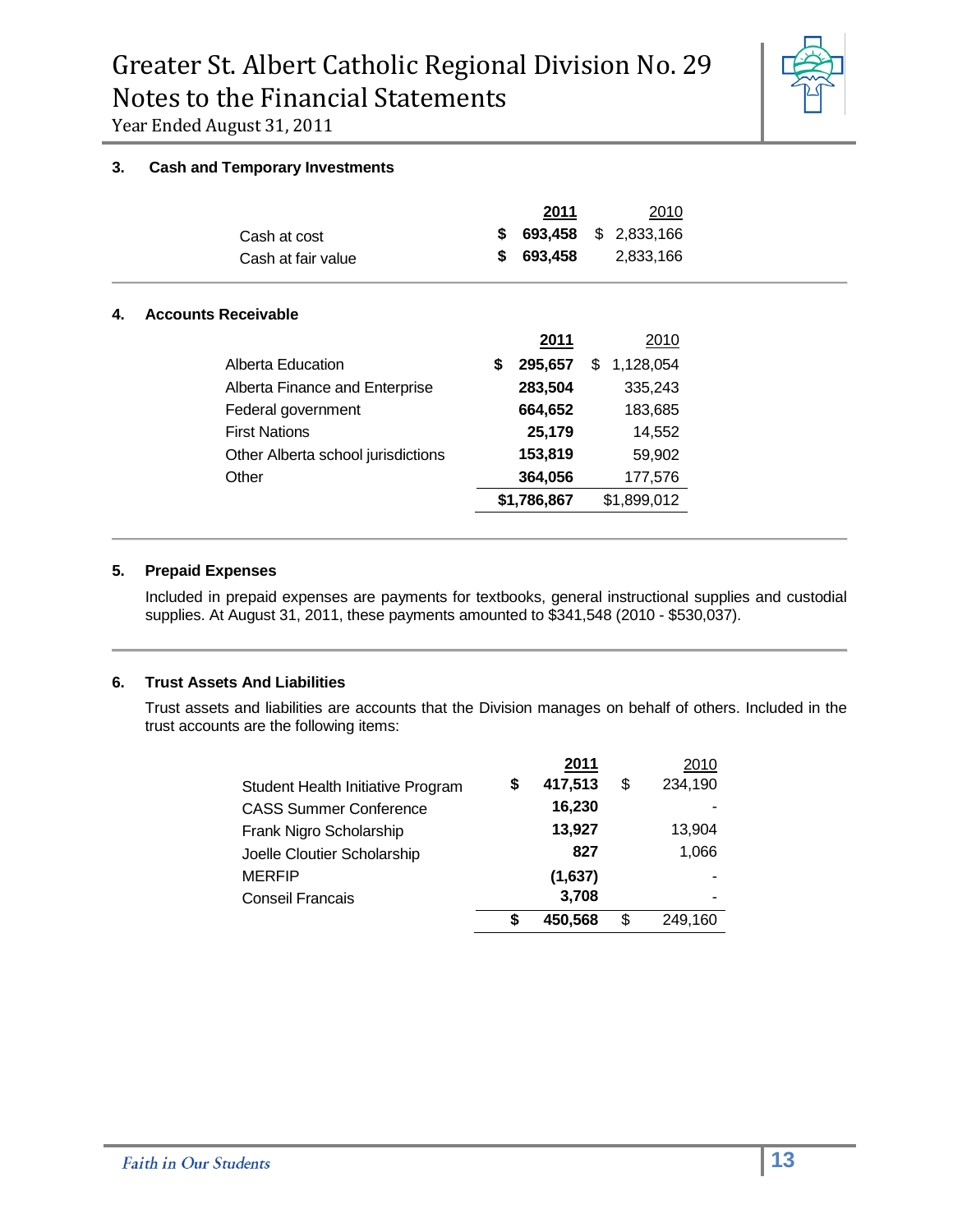

#### **7. Capital Assets**

|                                     | Land        | <b>Buildings</b> | <b>Equipment</b> | Vehicles   | 2011         | 2010         |
|-------------------------------------|-------------|------------------|------------------|------------|--------------|--------------|
| <b>Estimated Useful life</b>        |             | 25-40 Years      | 5-10 Years       | 5-10 Years |              |              |
| <b>Historical cost</b>              |             |                  |                  |            |              |              |
| September 1, 2010                   | \$1,396,416 | \$69,073,813     | \$3,581,858      | \$461,159  | \$74,513,246 | \$74,310,919 |
| Prior Year Adjustment               |             | \$416,153        |                  |            | \$416,153    | 416,153      |
| Additions                           |             |                  | 310,934          |            | \$310,934    | 202,327      |
| Transfers in (out)                  |             |                  |                  |            |              |              |
| Less disposals including write-offs |             |                  |                  |            |              |              |
| August 31, 2011                     | \$1,396,416 | \$69,489,966     | \$3,892,792      | \$461,159  | \$75,240,333 | \$74,929,399 |
| <b>Accumulated amortization</b>     |             |                  |                  |            |              |              |
| September 1, 2010                   |             | \$36,882,348     | \$2,651,603      | \$209,975  | \$39,743,926 | \$37,537,514 |
| Amortization expense                |             | 1,943,793        | 231,047          | 37,383     | 2,212,223    | 2,206,412    |
| Transfers in (out)                  |             |                  |                  |            |              |              |
| Effect of disposals                 |             |                  |                  |            |              |              |
| August 31, 2011                     |             | \$38,826,141     | \$2,882,650      | \$247,358  | \$41,956,149 | \$39,743,926 |
| Net Book Value at August 31, 2011   | \$1,396,416 | \$30,663,825     | \$1,010,142      | \$213,801  | \$33,284,184 | \$35,185,473 |

#### **8. Bank Indebtedness**

Bank indebtedness consists of payroll transfers in excess of bank balance. In the 2004-2005 fiscal year, the Division had negotiated a line of credit in the amount of \$5,000,000 that bears interest at the bank prime rate less 0.75%. There was a \$nil (2010 - \$nil) balance outstanding on the line of credit at August 31, 2011.

#### **9. Accounts Payable And Accrued Liabilities**

|                                              | 2011         | 2010         |
|----------------------------------------------|--------------|--------------|
| Alberta Education                            | 19,308<br>\$ | 155,452<br>S |
| Alberta Finance                              | 283,504      | 335,243      |
| Other Province of Alberta                    | 88,699       | 115,621      |
| Other Alberta school jurisdictions           | 95,555       | 74.776       |
| Other trade payables and accrued liabilities | 1,007,286    | 1,288,462    |
|                                              | \$1,494,352  | \$1,969,554  |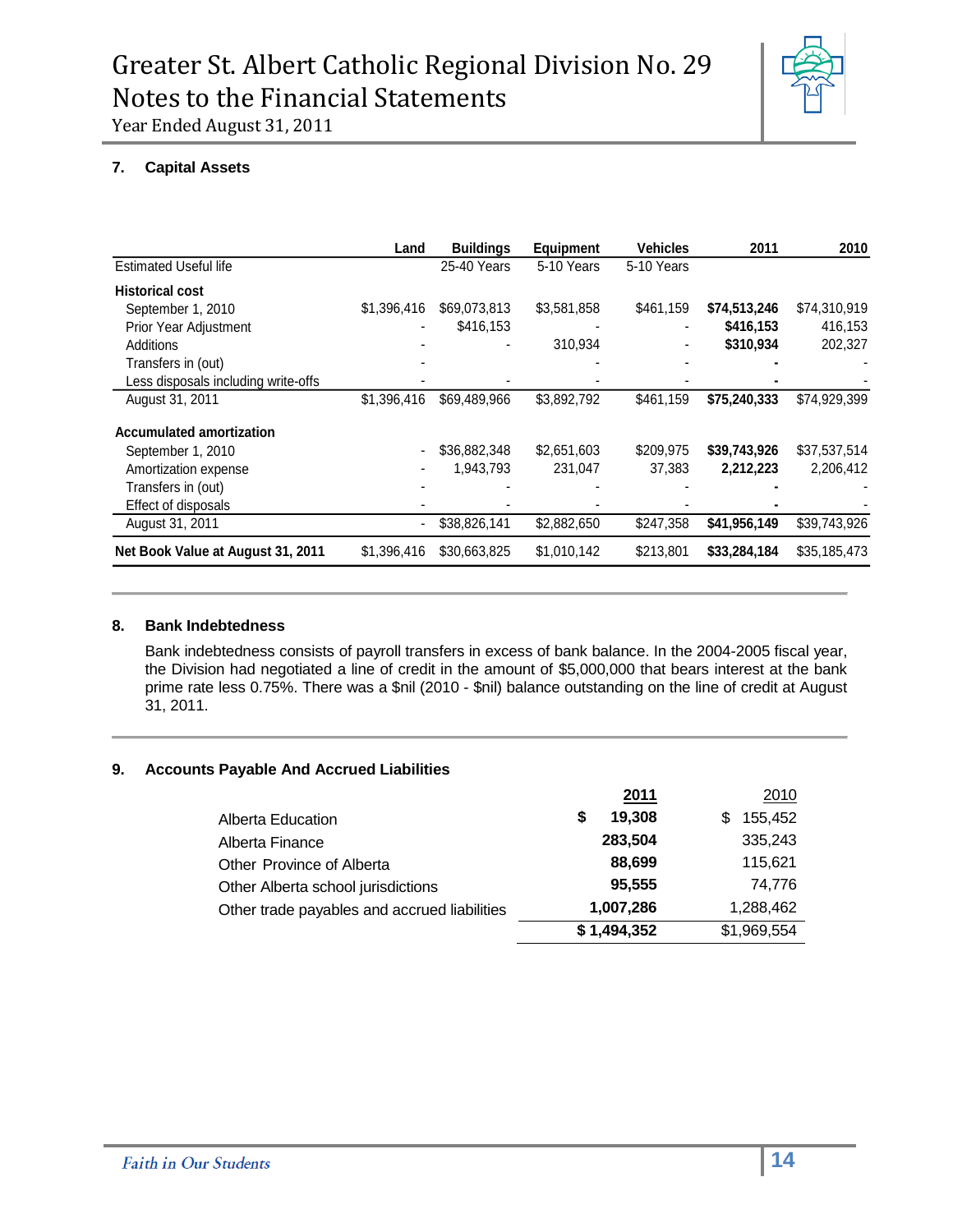

#### **10. Deferred Revenue**

|                                                          |   |             |    | <b>Funding</b>  | <b>Revenue</b>  |             |
|----------------------------------------------------------|---|-------------|----|-----------------|-----------------|-------------|
| <b>Source</b>                                            |   | 2010        |    | <b>Received</b> | <b>Expended</b> | 2011        |
| <b>Alberta Education Restricted Operational Funding:</b> |   |             |    |                 |                 |             |
| Alberta Initiative for School Improvement                | S | 68,056      | -S | 882,263 \$      | (892, 274)      | \$58,045    |
| Children and Youth with Complex Needs                    |   | 162,724     |    |                 | (142,088)       | 20,636      |
| Infrastructure Maintenance Renewal                       |   | 270,647     |    | 1,086,613       | (1, 262, 735)   | 94,525      |
| Other Alberta Education Deferred Revenue                 |   | 514.037     |    | 289,000         | (452, 330)      | 350,707     |
| <b>Other Deferred Revenue:</b>                           |   |             |    |                 |                 |             |
| Transportation                                           |   | 372,885     |    | 397,841         | (372, 885)      | 397,841     |
| Other                                                    |   | 260,669     |    | 286,484         | (325, 474)      | 221,679     |
| <b>Total</b>                                             |   | \$1,649,018 |    | \$2.942.201     | (\$3,447,786)   | \$1,143,433 |

#### **11. Deferred Capital Allocations**

Deferred capital allocations represent externally-restricted supported capital funds provided for a specific capital purpose received or receivable by the jurisdiction, but the related expenditure had not been made at year end. When expended, these deferred capital allocations are transferred to amortized capital allocations.

#### **12. Long-Term Debt**

Debentures outstanding at August 31, 2011, have interest rates that vary between 7.625% and 11.75%, and mature at various dates from 2012 to 2035. The debenture debt is fully supported by Alberta Capital Finance Authority.

|                             | 2011         | 2010        |
|-----------------------------|--------------|-------------|
| <b>Total Supported Debt</b> | \$ 5,646,710 | \$6,627,327 |
| Less Current Portion        | 873.017      | 980.617     |
| Long Term Supported Debt    | 4,773,693    | 5,646,710   |

Supported debenture debt payments due over the next five years and thereafter are:

|            | <b>Principal</b> | <b>Interest</b> | Total       |
|------------|------------------|-----------------|-------------|
| 2012       | 873,017          | 515,880         | 1,388,897   |
| 2013       | 848,865          | 435,072         | 1,283,937   |
| 2014       | 848,865          | 356,571         | 1,205,436   |
| 2015       | 797,015          | 278,070         | 1,075,085   |
| 2016       | 797,015          | 278,070         | 1,075,085   |
| Thereafter | 1,481,933        | 229,116         | 1,711,049   |
| Total      | \$5,646,710      | \$2,092,779     | \$7,739,489 |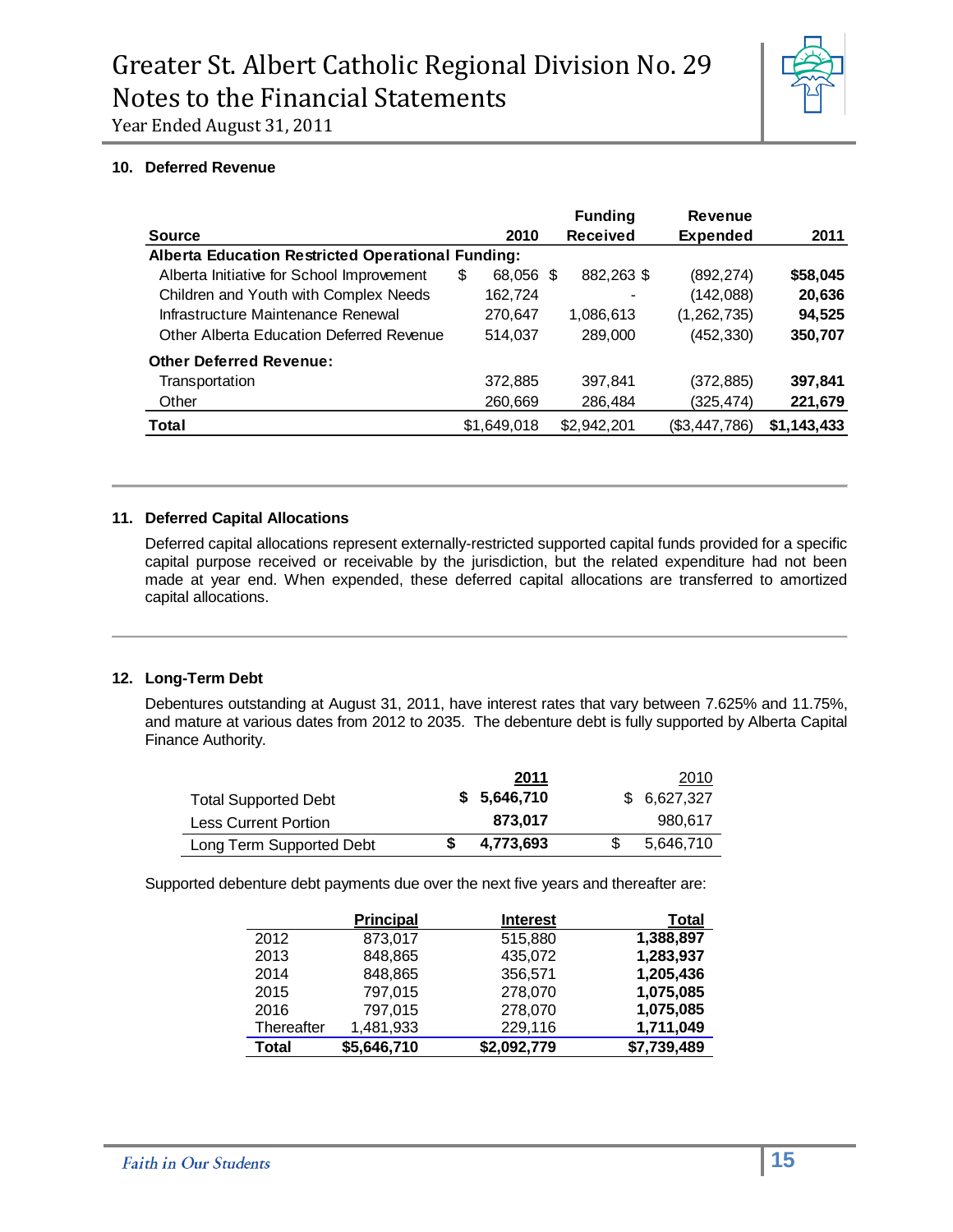

#### **13. Unamortized Capital Allocations**

Unamortized capital allocations relate to grants received from Alberta Education for the acquisition of capital assets or the repayment of debt originally incurred for the purpose of acquiring capital assets. When the capital asset is complete, the applicable unamortized capital allocation amount is amortized as revenue over the same period of time that the capital asset is amortized to expense.

#### **14. Capital Reserves**

|                  | 2011      | 2010      |
|------------------|-----------|-----------|
| Capital Reserves | \$198,625 | \$205,315 |

Restricted capital represents funds allocated for future capital expenditures. The funds are established and expended in accordance with terms and conditions established by the Board of Trustees.

#### **15. Other Revenue From Alberta Education**

|                                          |   | 2011    | 2010      |
|------------------------------------------|---|---------|-----------|
| Secondment revenue                       | S | 653,588 | \$756,625 |
| EDI - ECD Mapping Initiative             |   | 17,739  |           |
| ERLC                                     |   | 19,707  |           |
| <b>Smart Participation Project</b>       |   | 3,500   |           |
| <b>Smart Inclusion Project</b>           |   | 4,117   |           |
| Continuum of Supports & Services Project |   | 51,046  |           |
| <b>TOTAL</b>                             |   | 749,697 | 756,625   |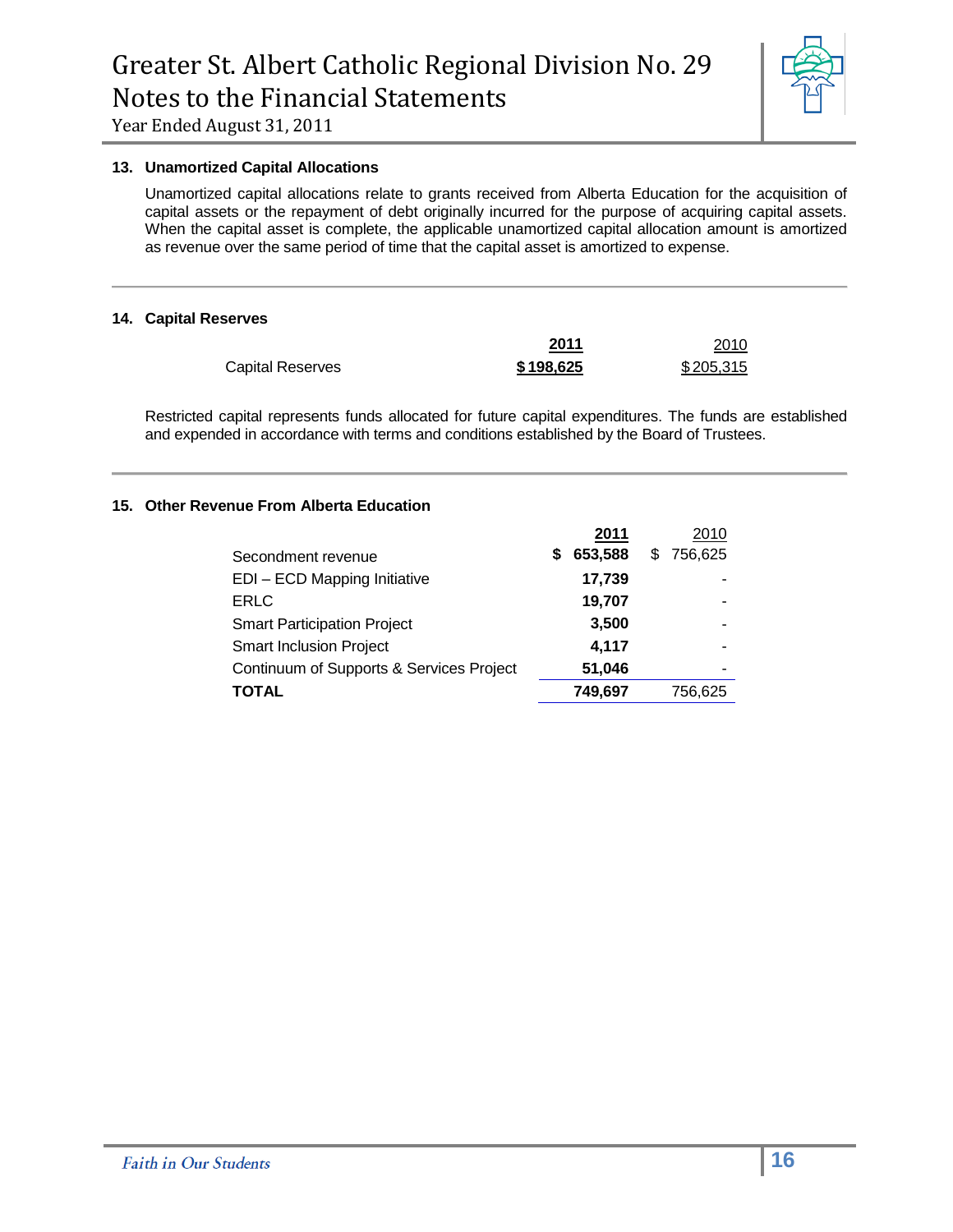

#### **16. Related Party Transactions**

Effective 2005-2006, school jurisdictions are controlled by the Government of Alberta according to criteria set out in PSAB 1300. All entities consolidated or accounted for on a modified equity basis in the accounts of the Government of Alberta are now related parties of school jurisdictions. These include government departments, health authorities, post-secondary institutions and other school jurisdictions in Alberta. All related party transactions are recorded at the exchange amount. The Division has the following related party transactions for the year ended August 31, 2011.

| 2010-2011                                 | <b>Balances</b>                                       |                                       | <b>Transactions</b> |                 |  |
|-------------------------------------------|-------------------------------------------------------|---------------------------------------|---------------------|-----------------|--|
|                                           | <b>Assets</b><br>(at cost or net<br>realizable value) | <b>Liabilities</b><br>(at fair value) | <b>Revenues</b>     | <b>Expenses</b> |  |
| <b>Government of Alberta:</b>             |                                                       |                                       |                     |                 |  |
| Education                                 | \$<br>280,401                                         | 23,370,220                            | 59,911,364          | 73,692          |  |
| Finance                                   | 283.504                                               | 5,930,214                             | 557.544             | 557.544         |  |
| Health & Wellness                         |                                                       | 106,989                               | 71,555              |                 |  |
| Human Resources/Employment                | 3,248                                                 |                                       | 3,079               |                 |  |
| Other Gov't of Alberta Departments        |                                                       | 2,346                                 |                     | 12,088          |  |
| Other:                                    |                                                       |                                       |                     |                 |  |
| <b>Health Authorities</b>                 |                                                       |                                       |                     | 1,230           |  |
| Post-Secondary Institutions               |                                                       |                                       |                     | 4.728           |  |
| <b>Other Alberta School Jurisdictions</b> | 153,819                                               | 95.555                                | 474.522             | 150,002         |  |
| <b>Other Related Parties</b>              | 12,008                                                |                                       |                     | 750             |  |
| 2010-2011<br><b>TOTAL</b>                 | 732,980<br>S                                          | \$29,505,324                          | 61,018,064<br>S     | 800,034<br>S    |  |
| <b>TOTAL</b><br>2009-2010                 | \$<br>1,523,199                                       | \$31,908,850                          | 61,168,202<br>S     | 1,230,293<br>S  |  |

#### **17. Commitments**

The Division has the following minimum commitments under equipment leases and supply contracts over the next five years:

| 2012 | S. | 1,314,575 |
|------|----|-----------|
| 2013 |    | 1,195,800 |
| 2014 |    | 896,305   |
| 2015 |    | 423,433   |
| 2016 |    | 380,244   |
|      |    |           |

In addition to the above, the Division entered into an agreement for the purchase of electricity at a flat rate of 5.53 cents per kilowatt hour. This agreement expires December 31, 2013.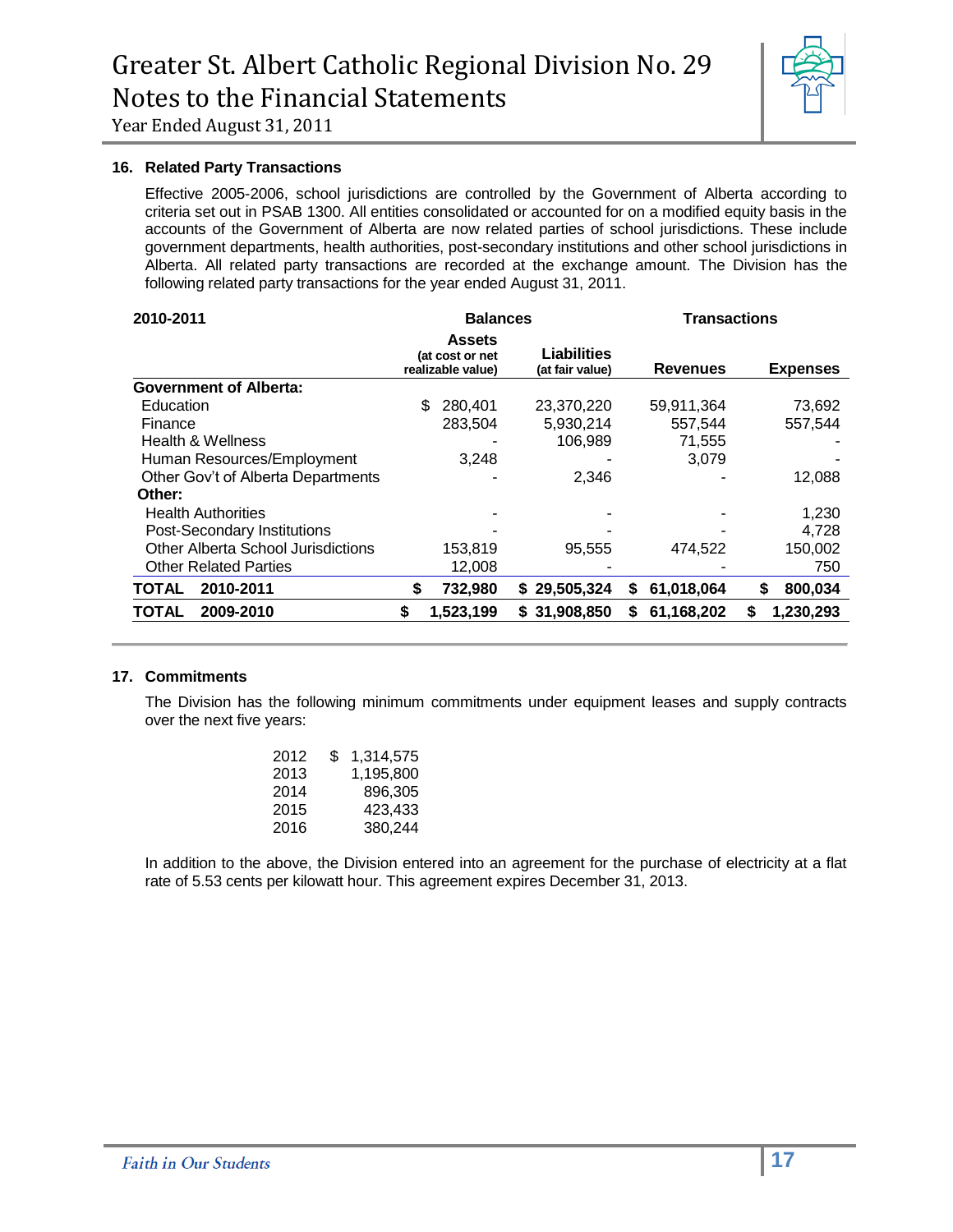

#### **18. Contingencies**

The Division is a member of a reciprocal insurance exchange called ASBIE. A portion of the premiums paid each year represents equity contributions to the insurance fund. The payments have been recorded as expenditures in the financial statements, as the value of equity is subject to liability claims and is not an asset that the Division can liquidate.

The Division had been named as a defendant in a lawsuit whereby the plaintiff was seeking damages in a human rights complaint. A contingency amount for damages was recorded in the 2008-09 financial statements. A settlement was recorded and offered in 2009-10 school year, but the outcome has not been concluded.

#### **19. Economic Dependence On Related Third Party**

The Division's primary source of income is from the Alberta government. The Division's ability to continue viable operations is dependent on this funding.

#### **20. Remuneration and Monetary Incentives**

For the year ended August 31, 2011, the Division has paid or accrued expenses to or on behalf of the following positions and persons in groups as follows:

| <b>Board Members:</b>           | <b>FTE</b> |    | <b>Remuneration</b> |    | <b>Benefits</b> |    | <b>Allowances</b> |    | <b>Expenses</b> |  |
|---------------------------------|------------|----|---------------------|----|-----------------|----|-------------------|----|-----------------|--|
| Mr. David Caron                 | 1.00       | \$ | 9.564               | \$ | 4,732           | \$ |                   | \$ | 18,675          |  |
| Mrs. Joan Crockett              | 1.00       |    | 9,324               |    | 4,724           |    |                   |    | 16,931          |  |
| Mrs. Jacquie Hansen             | 1.00       |    | 9.324               |    | 4,714           |    |                   |    | 6,896           |  |
| Mrs. Rosaleen McEvoy - Vice Ch  | 1.00       |    | 9.975               |    | 4,512           |    |                   |    | 15,572          |  |
| Mrs. Karen Mercier              | 0.17       |    | 1.540               |    | 774             |    |                   |    | 2.238           |  |
| Mrs. Cathy Proulx               | 1.00       |    | 9,324               |    | 4,714           |    |                   |    | 17,753          |  |
| Mrs. Noreen Radford             | 0.83       |    | 7,968               |    | 3,954           |    |                   |    | 11,742          |  |
| Mrs. Lauri-Ann Turnbull - Chair | 1.00       |    | 10,666              |    | 4,813           |    |                   |    | 25,749          |  |
| <b>Subtotal</b>                 | 7.00       | \$ | 67,685              | \$ | 32,937          | \$ | ٠                 | \$ | 115,556         |  |
|                                 |            |    |                     |    |                 |    |                   |    |                 |  |
| Superintendent: Keohane         | 1.00       |    | 161,333             |    | 18,496          |    | 3,600             |    | 20,976          |  |
| Secretary-Treasurer: Schlag     | 1.00       |    | 136,201             |    | 27,144          |    | 3,000             |    | 14,248          |  |
| <b>Subtotal</b>                 | 2.00       | \$ | 297,534             | \$ | 45,640          | \$ | 6,600             | \$ | 35,224          |  |
| Certificated teachers           | 371.58     |    | 33,748,376          |    | 3,619,298       |    | 22,250            |    |                 |  |
|                                 |            |    |                     |    |                 |    |                   |    |                 |  |
| Non-certificated - Other        | 225.33     |    | 10.136.721          |    | 2,615,384       |    | 10,500            |    |                 |  |
| <b>Subtotal</b>                 | 596.91     |    | 43,885,097          |    | 6,234,682       |    | 32,750            |    |                 |  |
| TOTALS                          | 605.91     | S  | 44,250,316          | S. | 6,313,259       | S  | 39,350            | S  | 150,780         |  |

#### **21. Budget Amounts**

The budget was prepared by the Division's management and approved by the Board of Trustees. It is presented for information purposes only and has not been audited.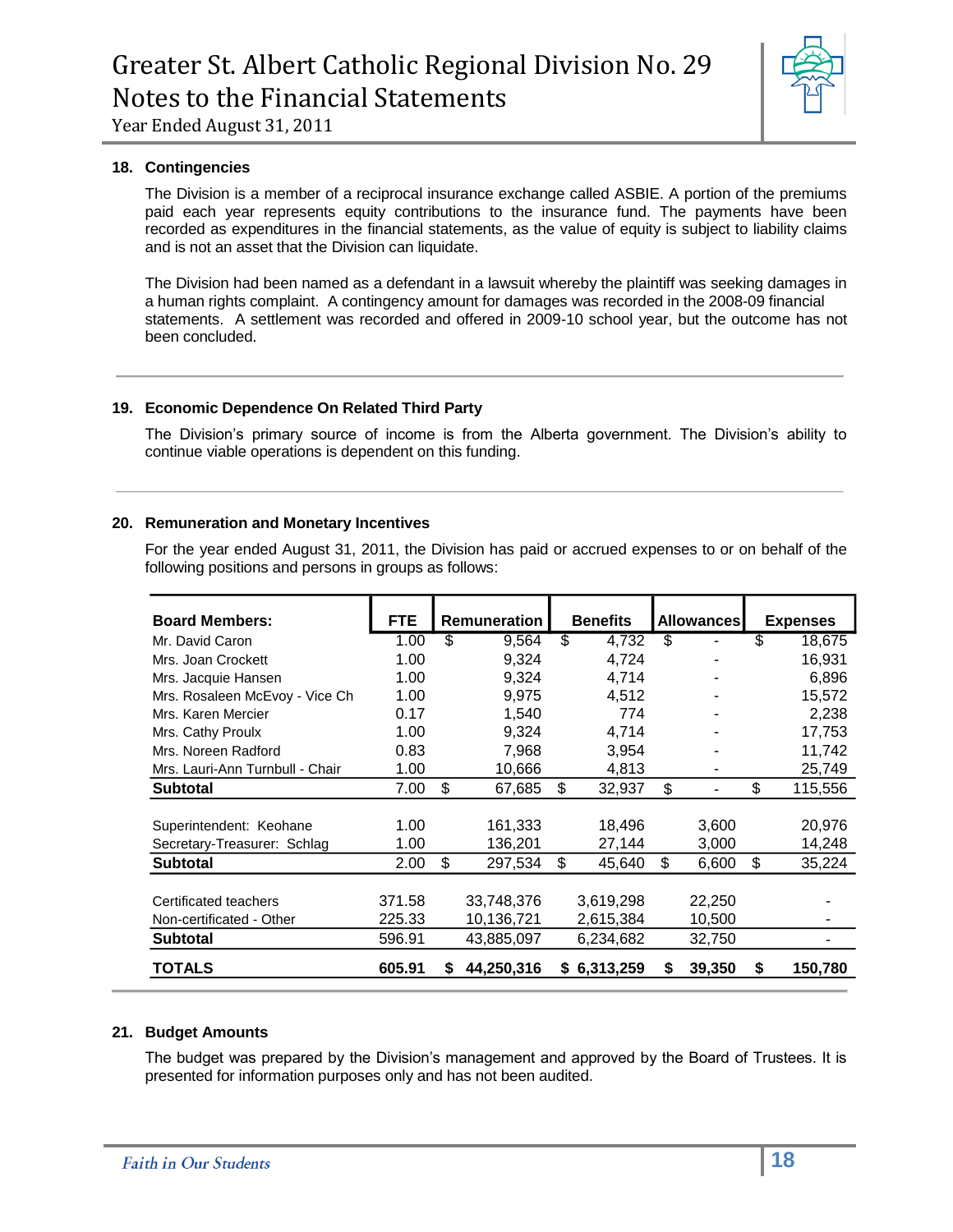

#### **22. Comparative Figures**

The comparative figures have been reclassified where necessary to conform to the 2011 presentation.

#### **23. Restatements**

As at August 31, 2010 deferred capital allocations have been decreased by \$416,153, unamortized capital allocations and buildings have been increased by \$416,153 to correct for the completion of all supported capital projects by the end of August 2010.

As at August 31, 2010 accounts payable and accrued liabilities have been increased by \$135,769 to correct for an adjustment made to expenditures in error.

As at August 31, 2010 unrestricted net assets has been increased by \$280,384 to correct for the adjustments to deferred capital allocations and accounts payable and accrued liabilities above.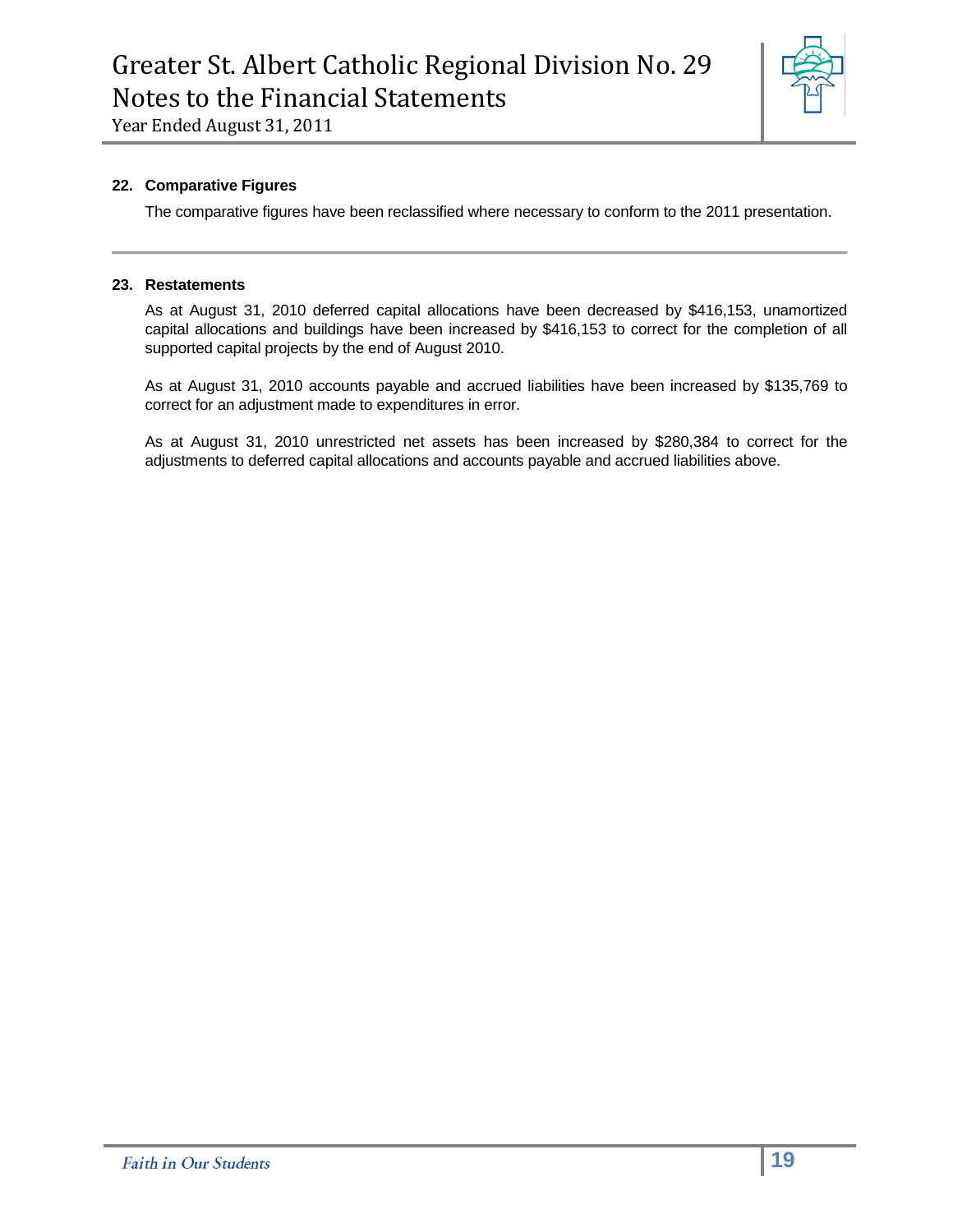# **UNAUDITED SCHEDULES**

TO THE FINANCIAL STATEMENTS FOR THE YEAR ENDED AUGUST 31, 2011 **[School Act, Section 276]**

**Legal Name of School Jurisdiction**

**Mailing Address**

**Telephone and Fax Numbers**

## *Declaration of Secretary-Treasurer / Chief Financial Officer*

**"ORIGINAL SIGNED"** 

**Name** Signature

**Dated**

reporting requirements for Alberta school jurisdictions. These schedules were submitted to the board for information To the best of my knowledge and belief, these unaudited schedules have been prepared following Alberta Education's

**c.c. ALBERTA EDUCATION, Financial Reporting & Accountability Branch 8th Floor Commerce Place, 10155-102 Street, Edmonton AB T5J 4L5 EMAIL: Cindy.Wang@gov.ab.ca PHONE: (780) 644-5672 FAX: (780) 422-6996**

**28-Nov-11**

purposes.

## **SECRETARY TREASURER OR TREASURER**

**Mrs. Deborah Schlag**

**Greater St. Albert Catholic Regional Division No. 29**

# **6 St. Vital Avenue, St. Albert, AB T8N 1K2**

**PH: (780) 459-7711; FAX: (780) 458-3213**

Page 20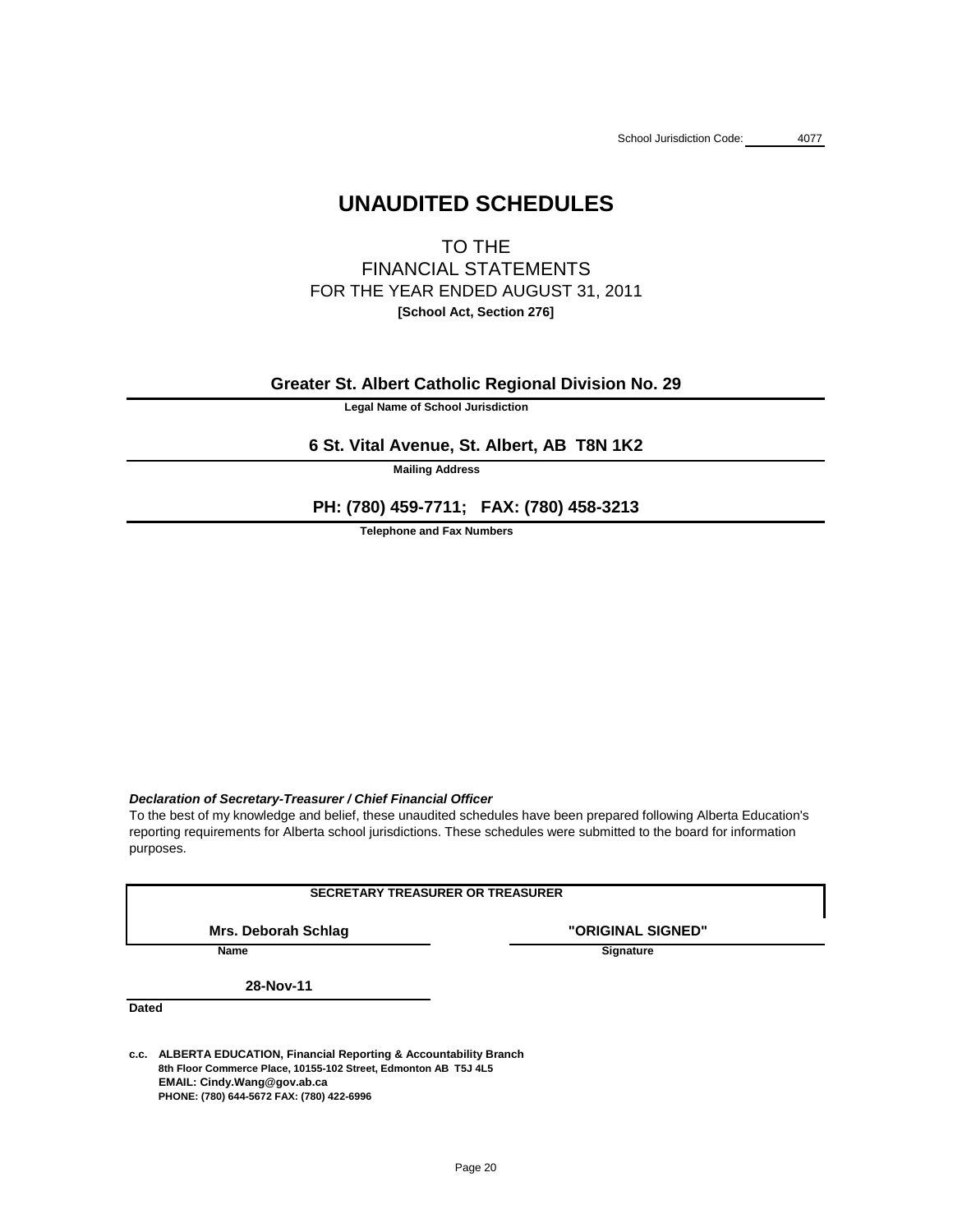# **Page SCHEDULE A 22 Allocation of Revenues and Expenses to Programs SCHEDULE B 23 School Generated Funds (SGF) SCHEDULE C 24 Operations and Maintenance Program Expense Details**

# **TABLE OF CONTENTS**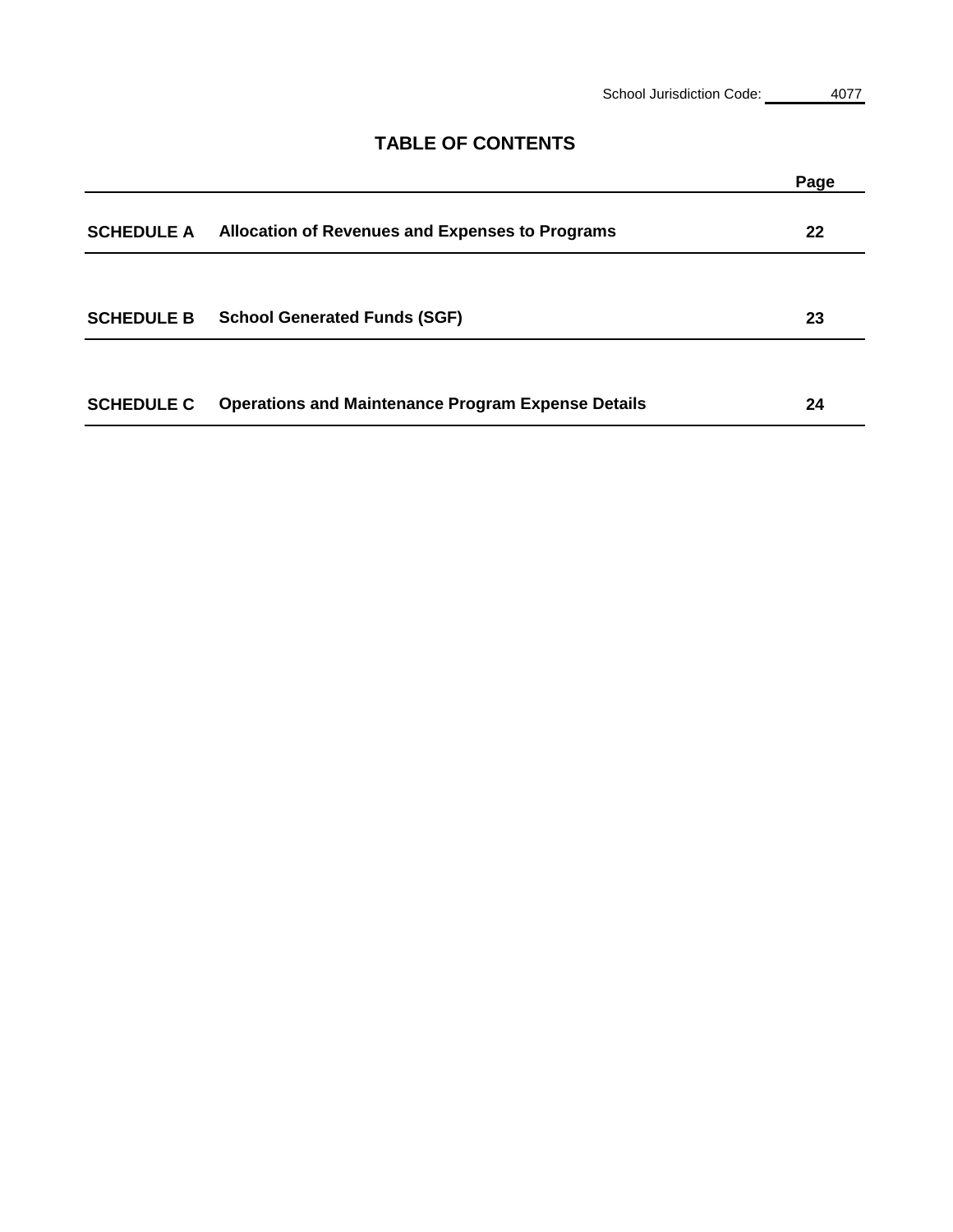# **SCHEDULE A** 4077 **ALLOCATION OF REVENUES AND EXPENSES TO PROGRAMS - 2010/2011**

|                                                  |                                   |                                    | <b>Operations and</b>                   |                                      |                                        |                              |               |
|--------------------------------------------------|-----------------------------------|------------------------------------|-----------------------------------------|--------------------------------------|----------------------------------------|------------------------------|---------------|
|                                                  |                                   |                                    | <b>Maintenance of</b>                   |                                      | <b>Board &amp;</b>                     |                              |               |
| <b>REVENUES</b>                                  | <b>ECS</b>                        | Grades 1-12                        | <b>Schools &amp;</b>                    |                                      | <b>System</b><br><b>Administration</b> | <b>External</b>              | <b>TOTAL</b>  |
| <b>Alberta Education</b><br>(1)                  | <b>Instruction</b><br>\$3,756,847 | <b>Instruction</b><br>\$44,435,380 | <b>Maintenance Shops</b><br>\$6,567,183 | <b>Transportation</b><br>\$2,248,764 | \$2,775,671                            | <b>Services</b><br>\$759,696 | \$60,543,541  |
| <b>Other - Government of Alberta</b><br>(2)      | \$0                               | \$0                                | \$0                                     | \$0                                  | \$0                                    | \$0                          | \$0           |
| (3) Federal Government and First Nations         | \$0                               | \$226,204                          | \$0                                     | \$0                                  | \$0                                    | \$0                          | \$226,204     |
| <b>Other Alberta school authorities</b>          | \$0                               | \$418,253                          | \$56,269                                | \$0                                  | \$0                                    | \$0                          | \$474,522     |
| (4)<br>Out of province authorities<br>(5)        | \$0                               | \$0                                | \$0                                     | \$0                                  | \$0                                    | \$0                          | \$0           |
| <b>Alberta Municipalities-special tax levies</b> | \$0                               | \$0                                | \$0                                     | \$0                                  | \$0                                    | \$0                          | \$0           |
| (6)                                              |                                   |                                    |                                         |                                      |                                        |                              |               |
| <b>Instruction resource fees</b><br>(7)          | \$49,834                          | \$1,017,102                        |                                         |                                      |                                        |                              | \$1,066,936   |
| <b>Transportation fees-ECS</b><br>(8)            |                                   |                                    |                                         | \$0                                  |                                        |                              | \$0           |
| <b>Transportation fees-Grades 1-12</b><br>(9)    |                                   |                                    |                                         | \$486,634                            |                                        |                              | \$486,634     |
| $(10)$ Other sales and services                  | \$108,002                         | \$128,762                          | \$3,581                                 | \$0                                  | \$33,128                               | \$149,165                    | \$422,638     |
| (11) Investment income                           | \$0                               | \$0                                | \$0                                     | \$0                                  | \$35,332                               | \$0                          | \$35,332      |
| $(12)$ Gifts and donations                       | \$0                               | \$400                              | \$0                                     | \$0                                  | \$0                                    | \$0                          | \$400         |
| $(13)$ Rental of facilities                      | \$0                               | \$82,772                           | \$12,768                                | \$0                                  | \$8,886                                | \$0                          | \$104,426     |
| (14) Gross school generated funds                | \$0                               | \$2,838,058                        | \$0                                     | \$0                                  | \$0                                    | \$0                          | \$2,838,058   |
| $(15)$ Gains on disposal of capital assets       | \$0                               | \$0                                | \$0                                     | \$0                                  | \$0                                    | \$0                          | \$0           |
| $(16)$ Amortization of capital allocations       | \$0                               | \$79,047                           | \$1,706,932                             | \$0                                  |                                        | \$0                          | \$1,785,979   |
| (17) Other revenue                               | \$0                               | \$0                                | \$0                                     | \$0                                  | \$0                                    | \$0                          | \$0           |
| (18) TOTAL REVENUES                              | \$3,914,683                       | \$49,225,978                       | \$8,346,733                             | \$2,735,398                          | \$2,853,017                            | \$908,861                    | \$67,984,670  |
| <b>EXPENSES</b>                                  |                                   |                                    |                                         |                                      |                                        |                              |               |
| (19) Certificated salaries                       | \$1,408,214                       | \$31,377,974                       |                                         |                                      | \$449,324                              | \$674,197                    | \$33,909,709  |
| (20) Certificated benefits                       | \$164,170                         | \$3,366,023                        |                                         |                                      | \$42,037                               | \$65,564                     | \$3,637,794   |
| $(21)$ Non-certificated salaries and wages       | \$1,267,740                       | \$7,150,441                        | \$751,066                               | \$129,998                            | \$937,011                              | \$104,351                    | \$10,340,607  |
| (22) Non-certificated benefits                   | \$293,745                         | \$1,899,918                        | \$167,392                               | \$32,940                             | \$257,520                              | \$23,950                     | \$2,675,465   |
| $(23)$ SUB - TOTAL                               | \$3,133,869                       | \$43,794,356                       | \$918,458                               | \$162,938                            | \$1,685,892                            | \$868,062                    | \$50,563,575  |
| $(24)$ Services, contracts and supplies          | \$206,732                         | \$4,244,318                        | \$5,059,010                             | \$2,551,042                          | \$1,079,488                            | \$37,505                     | \$13,178,095  |
| (25) Gross school generated funds                | \$0                               | \$2,838,058                        |                                         |                                      |                                        |                              | \$2,838,058   |
| $(26)$ Amortization of capital assets            | \$0                               | \$215,440                          | \$1,891,819                             | \$26,299                             | \$78,662                               | \$0                          | \$2,212,220   |
| (27) Interest and charges                        | \$0                               | \$9,049                            | \$557,571                               | \$5,486                              | \$8,974                                | \$0                          | \$581,080     |
| (28) Losses on disposal of capital assets        | \$0                               | \$0                                | \$0                                     | \$0                                  | \$0                                    | \$0                          | \$0           |
| $(29)$ Other expense                             | \$0                               | \$0                                | \$0                                     | \$0                                  | \$0                                    | \$0                          | \$0           |
| (30) TOTAL EXPENSES                              | \$3,340,601                       | \$51,101,221                       | \$8,426,858                             | \$2,745,765                          | \$2,853,016                            | \$905,567                    | \$69,373,028  |
| (31) EXCESS (DEFICIENCY) OF REVENUES             |                                   |                                    |                                         |                                      |                                        |                              |               |
| <b>OVER EXPENSES</b>                             | \$574,082                         | (\$1,875,243)                      | $(\$80, 125)$                           | (\$10,367)                           | \$1                                    | \$3,294                      | (\$1,388,358) |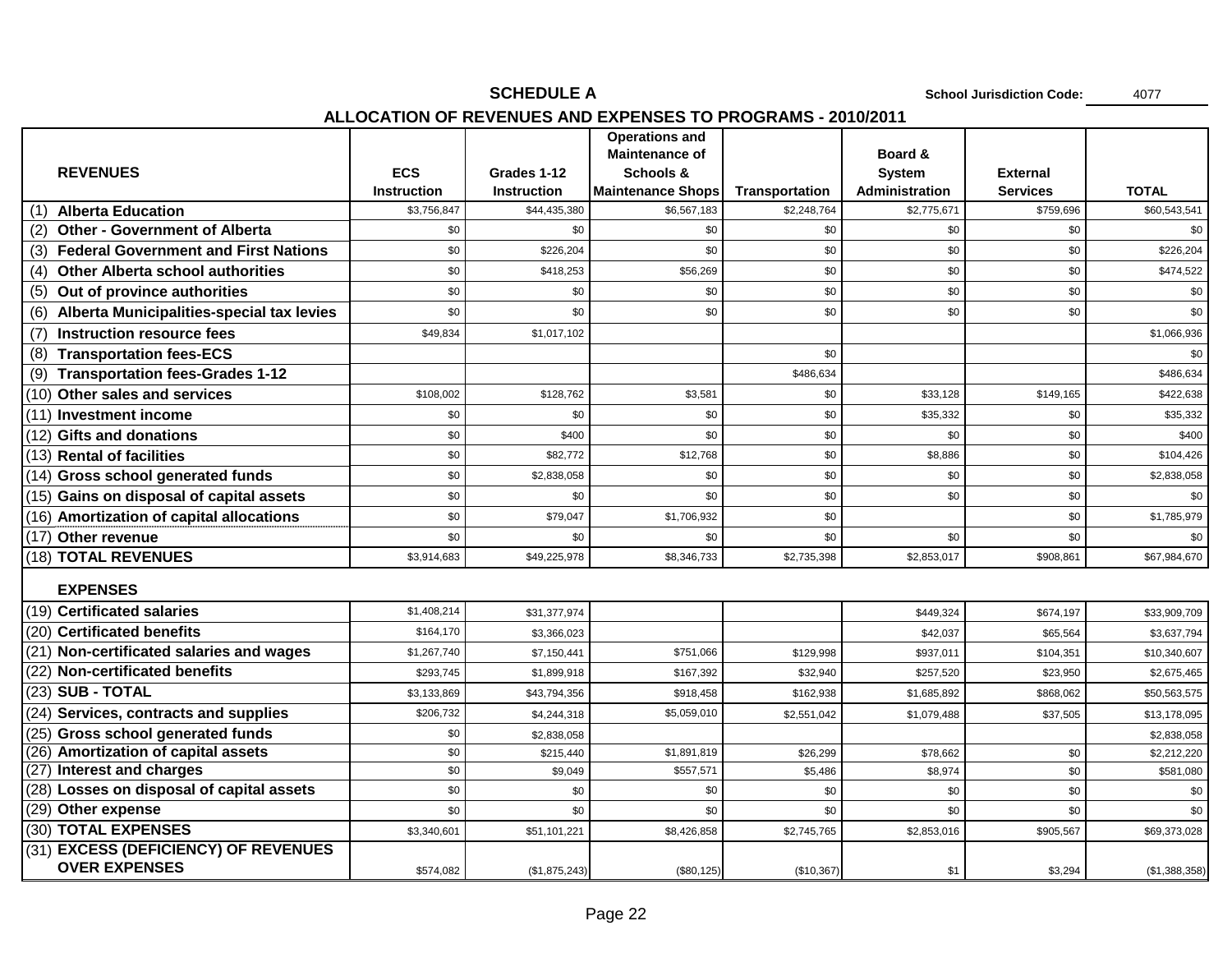# **SCHEDULE B SCHOOL GENERATED FUNDS (SGF) - 2010/2011**

Г

|                                 | <b>Unexpended SGF - Opening Balance August 31, 2010 (Note 1)</b>                                                                                                                                                                                                                                                                                                                                                                                            |                  |                         |                | \$1,260,848 |
|---------------------------------|-------------------------------------------------------------------------------------------------------------------------------------------------------------------------------------------------------------------------------------------------------------------------------------------------------------------------------------------------------------------------------------------------------------------------------------------------------------|------------------|-------------------------|----------------|-------------|
|                                 | <b>Sources of School Generated Funds:</b>                                                                                                                                                                                                                                                                                                                                                                                                                   | <b>Gross SGF</b> | <b>Related Expenses</b> | <b>Net SGF</b> |             |
| <b>Fundraising activities</b>   |                                                                                                                                                                                                                                                                                                                                                                                                                                                             | \$355,920        | \$233,763               | \$122,157      |             |
|                                 | Student fees (non-instructional) (note 1)                                                                                                                                                                                                                                                                                                                                                                                                                   | \$962,828        | \$468,408               | \$494,420      |             |
| Donations and grants to schools |                                                                                                                                                                                                                                                                                                                                                                                                                                                             | \$104,649        | \$40,785                | \$63,864       |             |
| Other (describe):               | Trips, Extra-Curr, Cafeteria, Team Fees                                                                                                                                                                                                                                                                                                                                                                                                                     | \$1,401,470      | \$941,172               | \$460,298      |             |
| <b>Net Additions to SGF</b>     |                                                                                                                                                                                                                                                                                                                                                                                                                                                             | \$2,824,867      | \$1,684,128             |                | \$1,140,739 |
| <b>Net SGF Available</b>        |                                                                                                                                                                                                                                                                                                                                                                                                                                                             |                  |                         |                | \$2,401,587 |
| Extra-curricular activities     | <b>Uses of Net School Generated Funds:</b>                                                                                                                                                                                                                                                                                                                                                                                                                  |                  |                         | \$337,418      |             |
| Field trips                     |                                                                                                                                                                                                                                                                                                                                                                                                                                                             |                  |                         | \$368,920      |             |
| Other (describe):               | Equipment, Contracted Services, Supplies                                                                                                                                                                                                                                                                                                                                                                                                                    |                  |                         | \$447,592      |             |
| Total Uses of Net SGF (Note 2)  |                                                                                                                                                                                                                                                                                                                                                                                                                                                             |                  |                         |                | \$1,153,930 |
|                                 |                                                                                                                                                                                                                                                                                                                                                                                                                                                             |                  |                         |                |             |
|                                 | <b>Unexpended SGF - Closing Balance August 31, 2011 (Note 3)</b>                                                                                                                                                                                                                                                                                                                                                                                            |                  |                         |                | \$1,247,657 |
| Notes:                          | School Generated Funds (SGF) are funds raised in the community for student activities that come under the control and responsibility of school management.<br>These funds are usually collected and retained at the school for expenditures paid at the school level. SGF does not include any other funds collected at the school<br>but remitted to central office and accounted for by central office (facility rentals, capital assets purchases, etc.) |                  |                         |                |             |
|                                 |                                                                                                                                                                                                                                                                                                                                                                                                                                                             |                  |                         |                |             |
| 1                               | Excludes fees collected pursuant to Section 60(2)(j) of the School Act (fees related to instructional supplies or materials - essentially<br>textbooks, resource materials in lieu of textbooks, media, software, and materials for classrooms). Fees charged for CEU-related activities<br>are recorded as instruction resource fees, not SGF.                                                                                                             |                  |                         |                |             |
| $\mathbf{2}$                    | The sum of "total related expenses" and "total uses of net SGF" is reported as "gross school generated funds" in the Statement of Revenues & Expenses.                                                                                                                                                                                                                                                                                                      |                  |                         |                |             |
| $\mathbf{3}$                    | Unexpended SGF is reported as SGF assets and SGF liabilities in the Statement of Financial Position.                                                                                                                                                                                                                                                                                                                                                        |                  |                         |                |             |